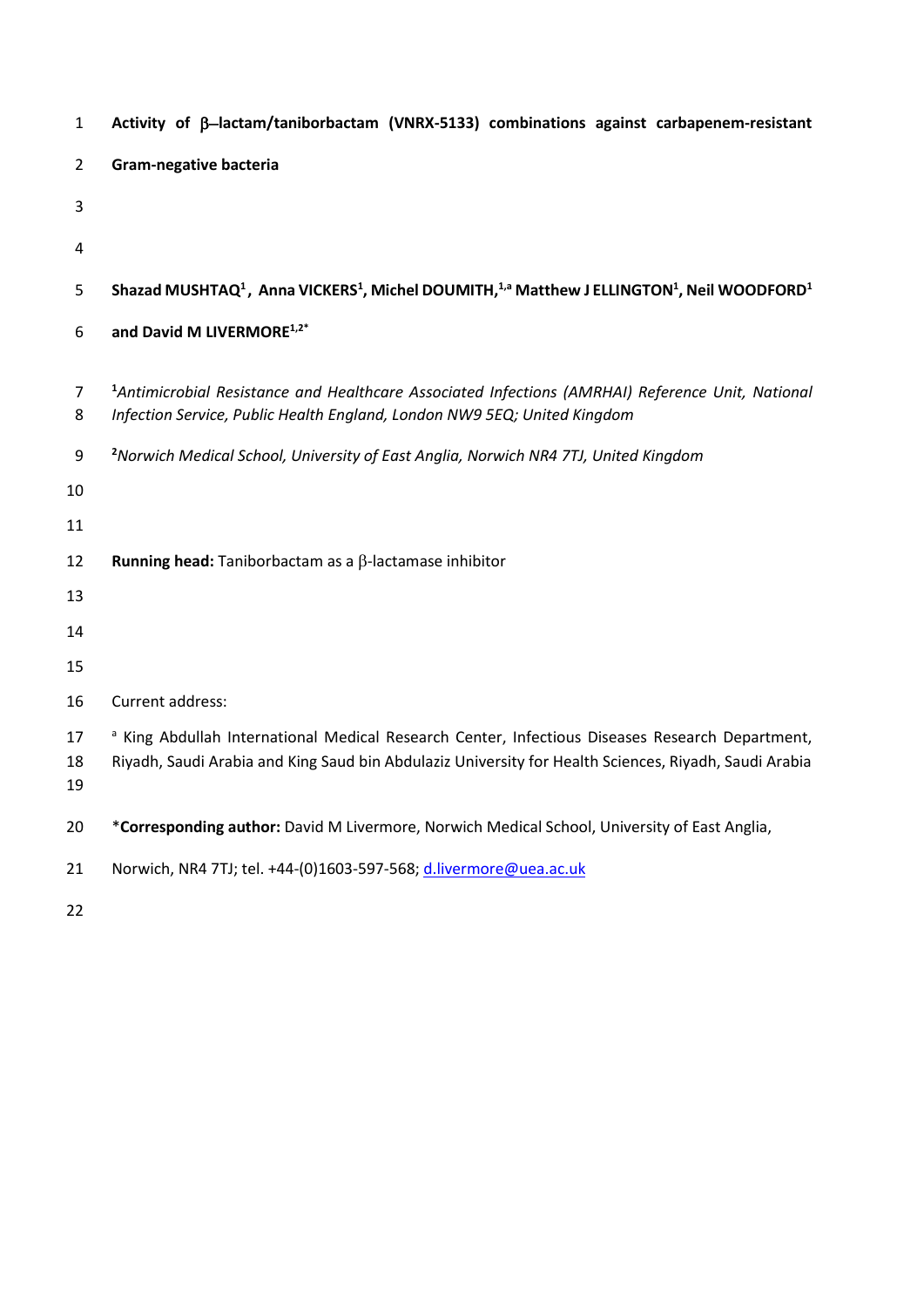**23 Background.** Boronates are of growing interest as β-lactamase inhibitors. The only marketed analogue, vaborbactam, targets KPC carbapenemases, but taniborbactam (VNRX-5133, Venatorx) has a broader spectrum. **Materials and methods.** MICs of cefepime and meropenem were determined 26 combined with taniborbactam or avibactam for carbapenem-resistant UK isolates. β-Lactamase genes and porin alterations were sought by PCR or sequencing. **Results.** Taniborbactam potentiated 28 partner  $\beta$ -lactams against (i) Enterobacterales with KPC, other Class A, OXA-48-like, VIM and NDM (not IMP) carbapenemases and against (ii) Enterobacterales inferred to have combinations of ESBL or AmpC activity and impermeability. Potentiation of cefepime (the partner for clinical development) by taniborbactam was slightly weaker than by avibactam for Enterobacterales with KPC or OXA-48-like carbapenemases, but MICs of cefepime/taniborbactam were similar to those of ceftazidime/avibactam and the spectrum was wider. MICs of cefepime/taniborbactam nonetheless remained >8+4 mg/L for 22-32% of NDM-producing Enterobacterales. Correlates of raised cefepime/taniborbactam MICs among these NDM Enterobacterales were: a cefepime MIC >128 mg/L, 36 particular sequence types, also, for *Escherichia coli* only: (i) the *bla*<sub>NDM</sub> variant (even though published data suggest all are inhibited similarly), (ii) inserts in PBP3, and (iii) raised aztreonam/avibactam MICs. Little or no potentiation of cefepime or meropenem was seen for *Pseudomonas aeruginosa* and *Acinetobacter baumannii* with MBLs, probably reflecting less uptake or more efflux. Potentiation of cefepime was seen for *Stenotrophomonas maltophilia* and *Elizabethkingia meningoseptica*, which have both chromosomal ESBLs and MBLs. **Conclusion**. Taniborbactam broadly reversed cefepime or meropenem non-susceptibility in Enterobacterales, less reliably for non-fermenters.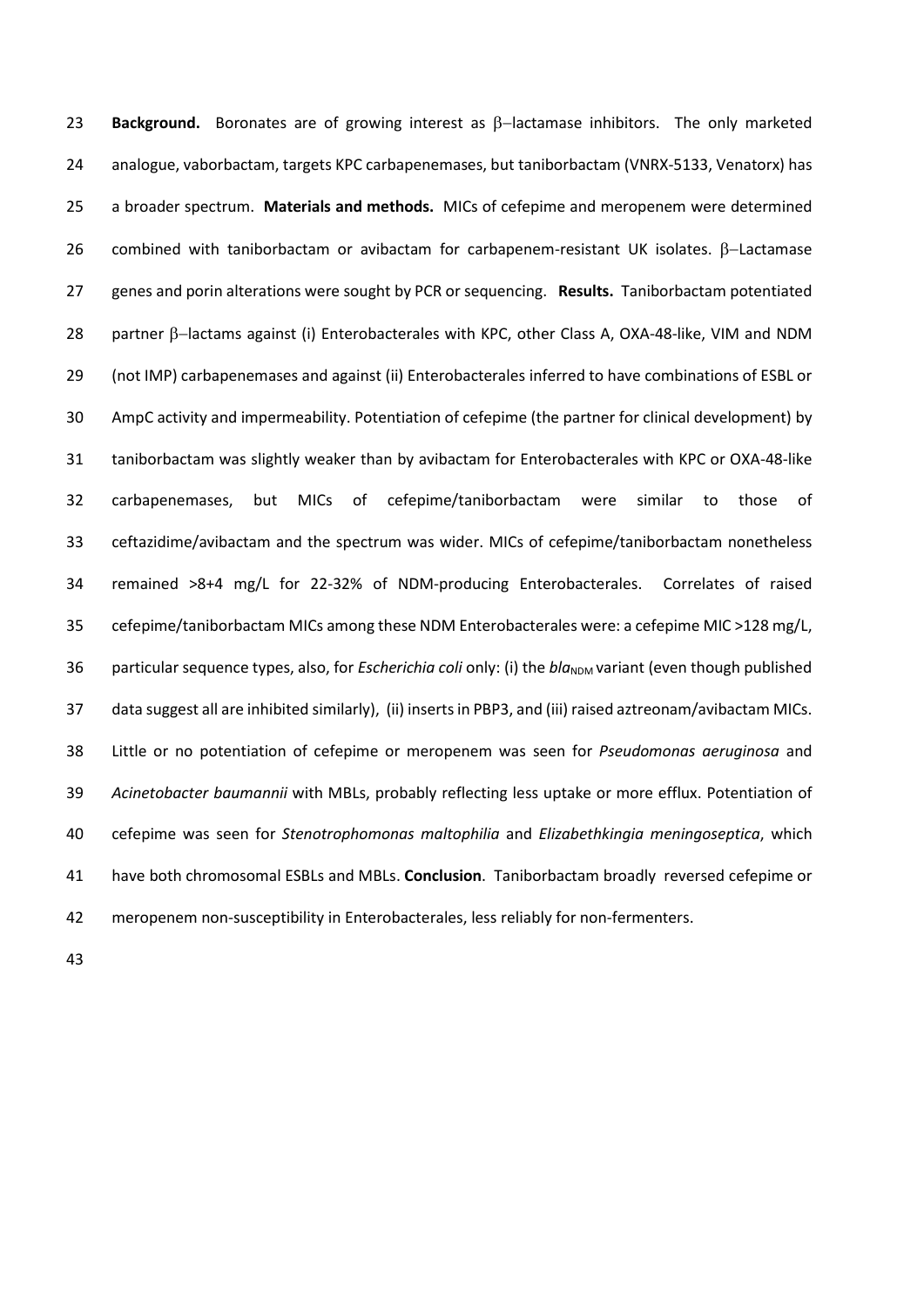#### **Introduction**

45 Boronates have long been known to inhibit some  $\beta$ -lactamases, with this property used to identify 46 AmpC enzymes,<sup>1</sup> and to purify them by affinity chromatography.<sup>2</sup> Recent interest has moved to using 47 boronates as clinical  $\beta$ -lactamase inhibitors. One analogue, vaborbactam, has been licensed in combination with meropenem. Vaborbactam inhibits KPC and other Class A carbapenemases 49 (IMI/NMC and SME), but not Class D (OXA) or metallo (Class B, IMP, NDM, VIM) types.<sup>3</sup> Consequently meropenem/ vaborbactam is most likely to find a niche in countries where KPC enzymes are the 51 predominant carbapenemases – as in the Americas, Italy, Portugal, Greece and China.<sup>4</sup> Utility is less in the Middle East and in much of the rest of Europe, where OXA-48-like enzymes predominate in 53 Enterobacterales, or in south Asia, where NDM-1 is the prevalent carbapenemase.<sup>5-7</sup> These limitations have stimulated a search for broader-spectrum boronates, leading, *inter alia*, to taniborbactam (formerly VNRX-5133, Venatorx, figure 1), which acts as an irreversible, covalent inhibitor of serine 56 β–lactamases and as a competitive inhibitor of MBLs<sup>8,9</sup> We investigated the activity of taniborbactam combined with cefepime and meropenem against Gram-negative bacteria with a range of −lactamase types; cefepime is now favoured as a partner for clinical development.

#### **Materials and methods**

 Two organism panels were used. The first comprised clinical Enterobacterales and non-fermenters selected to represent a diversity of carbapenemases and other modes of carbapenem resistance.The organisms were chosen from among these received by the PHE Antimicrobial Resistance and Healthcare Associated Infections (AMRHAI) Reference Unit, mostly from UK hospitals, between 2013 and 2016. Bacterial identification was by MALDI-ToF; carbapenemase genes were characterised by 66 PCR<sup>10</sup> or sequencing. Combinations of ESBL or AmpC and impermeability were inferred on the bases of isolates: (i) being resistant to ertapenem on EUCAST criteria and with an meropenem MIC >0.12  $mg/L$ <sup>11</sup> (ii) showing synergy between oxyimino-cephalosporins and clavulanate 4 mg/L (ESBL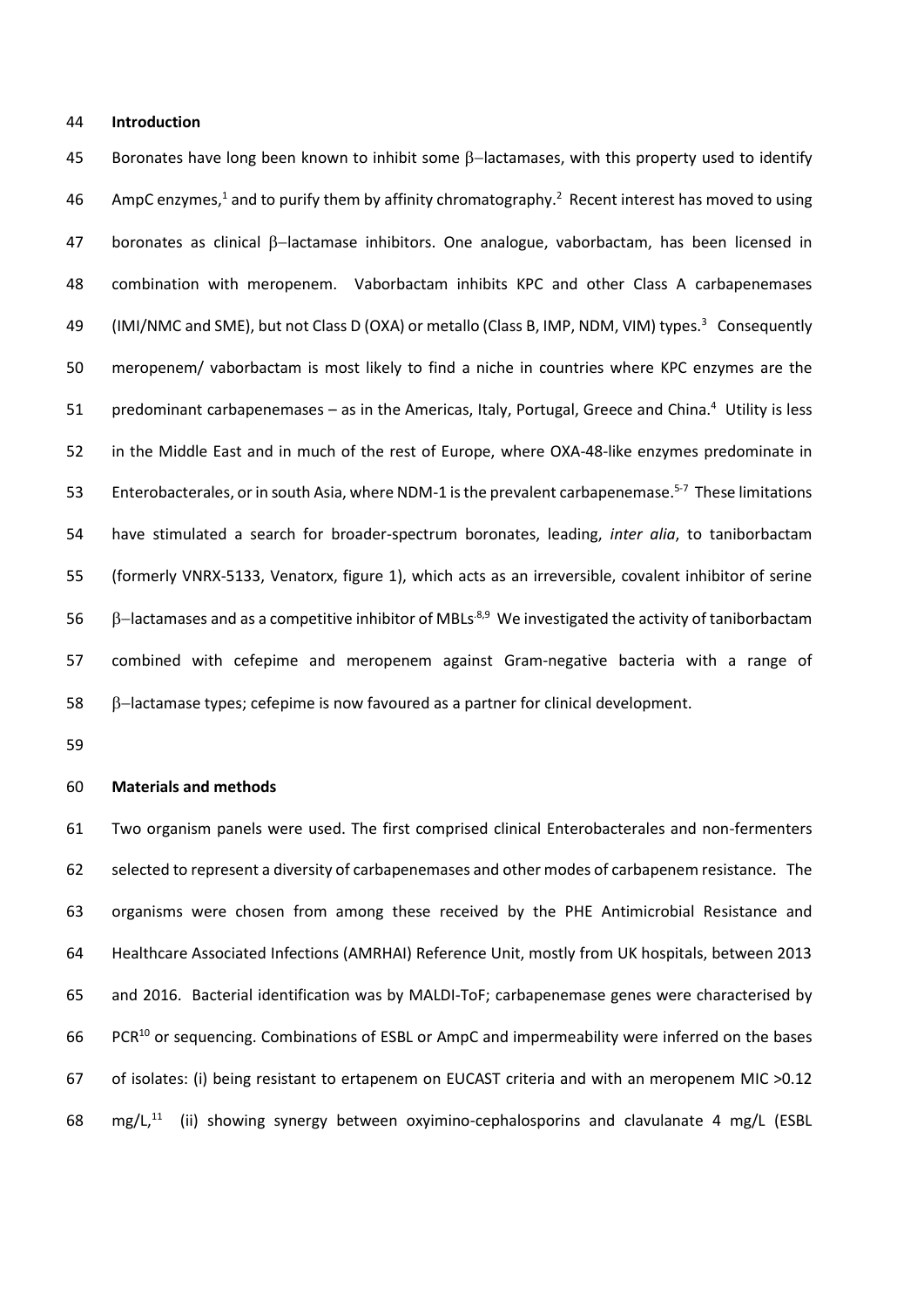producers) or between cefotaxime and cloxacillin 100 mg/L (AmpC hyperproducers), and (iii) lacking detectable carbapenemase genes.

71 The second panel comprised 124 consecutively-referred *bla*<sub>NDM</sub>–positive Enterobacterales (29 *Escherichia coli*, 82 *Klebsiella pneumoniae* and 13 *Enterobacter cloacae*) received in 2014 to 2015 – a period when AMRHAI routinely sequenced each new patient's first carbapenemase-producing isolate.

## *Susceptibility testing*

76 MIC determinations were performed and interpreted according to CLSI agar dilution criteria.<sup>12,13</sup> Taniborbactam, vaborbactam and avibactam were provided by Venatorx; cefepime and meropenem were provided by Venatorx for initial studies, but subsequently purchased from Alfa Aesar (Heysham, UK) and Sequoia Research Products (Pangbourne, UK) respectively; ceftazidime was purchased from Sigma (Poole, UK) and aztreonam from Alfa Aesar. Control organisms included throughout comprised *Escherichia coli* ATC 25922, *Pseudomonas aeruginosa* ATCC27853 and *Klebsiella pneumoniae* ATCC BAA-1705 (KPC). For the second panel we additionally included *K. pneumoniae* ATCC70060 (ESBL), also *E. coli* 113, *E. coli* RIC and *K. pneumoniae* BS047 – all with NDM carbapenemases, these were supplied by Venatorx and sourced by them from Dr Docquier and Nordmann. Synergy was taken as a >8-fold 85 reduction in MIC of the partner β–lactam in the presence of a β–lactamase inhibitor. Unless stated 86 otherwise, taniborbactam and avibactam were used at a fixed 4 mg/L and vaborbactam at 8 mg/L.

## *Analysis of genomic sequences*

 WGS was undertaken on an Illumina HiSeq instrument. Reads from each genome were assembled *de novo* and screened for antimicrobial resistance genes using Blast software and PHE's in-house 91 Genefinder bioinformatics pipeline.<sup>14</sup> Porin alterations and the presence of resistance determinants were confirmed using a mapping-based approach. Specifically, genes encoding the major porins OmpF and OmpC of *E. coli* and *Enterobacter* spp. and their homologues OmpK35 and OmpK36 in *Klebsiella* spp. were extracted and checked for alterations that introduced translational frameshifts or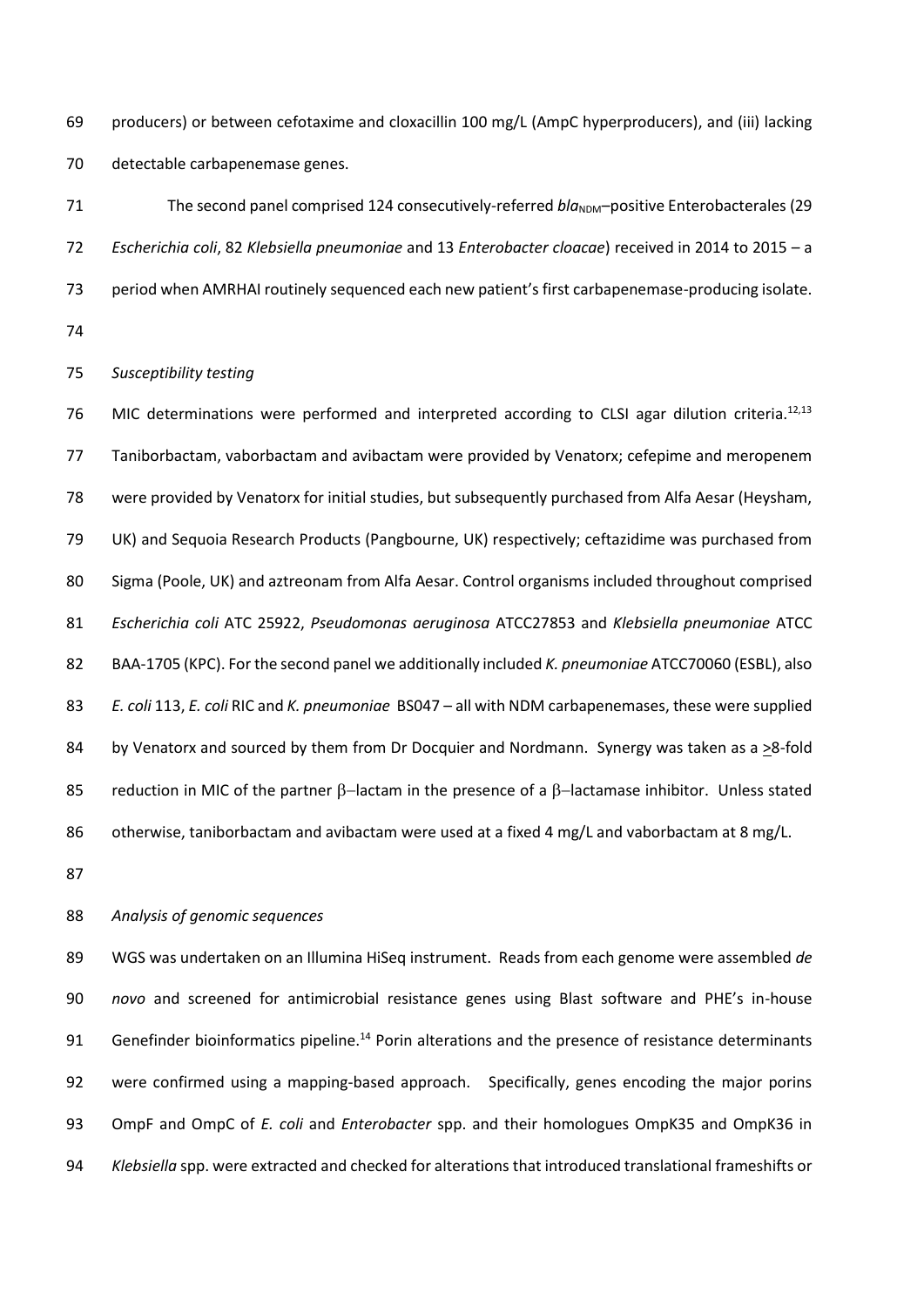- premature stop codons. Similarly, the PBP3-encoding gene *ftsI* was extracted and examined for 96 insertion sequences. Copy numbers of *bla*<sub>NDM</sub> were estimated by comparing sequencing read depths to those for the single-copy chromosomal genes, *gyrA* and *parC*.
- 

#### **Results**

*MICs for isolates with diverse modes of carbapenem resistance*

 MIC distributions of the taniborbactam combinations and their comparators for the first collection– i.e. Enterobacterales with various modes of carbapenem resistance – are shown in Table 1, with results for non-fermenters in Table 2. Taniborbactam itself lacked antibacterial activity against any species at 32 mg/L and achieved no potentiation or antagonism with cefepime or meropenem against control 105 strains lacking resistance to these β-lactams (Tables 1 and 2).

#### *Carbapenem-resistant Enterobacterales*

 At 4 mg/L, taniborbactam reduced the MICs of cefepime for isolates (n=41) with KPC carbapenemases from 4 - >128 mg/L to 0.03 – 2 mg/L and those of meropenem from 1->128 mg/L to <0.015-8 mg/L. MICs of cefepime/taniborbactam and meropenem/taniborbactam remained 2- to 4- fold above those of cefepime/avibactam and meropenem/avibactam, but were similar to those of ceftazidime/avibactam. Only four isolates with non-KPC Class A carbapenemases (IMI/NMC or SME types) were tested. These were susceptible to unprotected cefepime, with MICs of 0.06-0.5 mg/L. These values only reduced 2- to 4-fold by taniborbactam or avibactam 4 mg/L. MICs of meropenem were elevated to 8-64 mg/L and were reduced to 0.06-0.25 mg/L by either taniborbactam or 116 avibactam at 4 mg/L, indicating that both β-lactamase inhibitors protected meropenem, but not cefepime, from these enzymes. Avibactam also potentiated ceftazidime against one isolate, which was inferred additional to have high-level AmpC enzyme activity, as it remained cefepime-susceptible.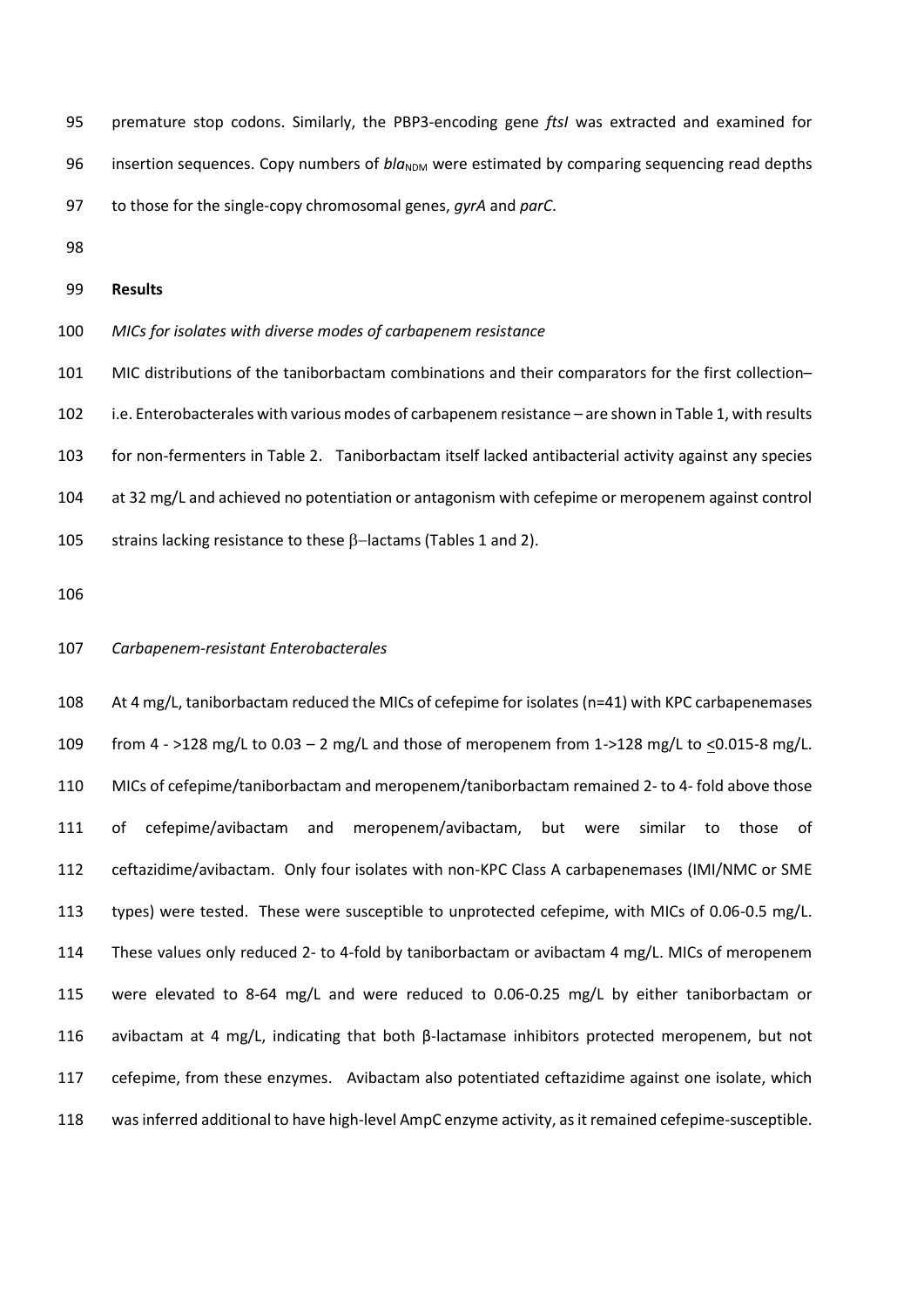Cefepime MICs for Enterobacterales with OXA-48-like enzymes (n=40) ranged from 0.25->128 mg/L, with the wide range likely reflecting co-presence or not of ESBLs. This range fell and narrowed to 0.03-2 mg/L with taniborbactam 4 mg/L added and to 0.03-0.5 mg/L if avibactam 4 mg/L was added. MIC reductions were often >64-fold for highly cefepime-resistant isolates but only 2- or 4-fold for 123 isolates with cefepime MICs  $\leq$ 2 mg/L, consistent with the view that the former group have (taniborbactam-inhibited) ESBLs and that the latter group lack these enzymes and that OXA-48 itself lacks appreciable activity against cefepime. Taniborbactam and avibactam also potentiated meropenem, typically by around 16-fold and 64-fold, respectively; nevertheless; 13/40 meropenem/taniborbactam MICs remained >1 mg/L and 5/40 were >4 mg/L; corresponding proportions for meropenem/avibactam were 2/40 and 1/40, respectively.

 Taniborbactam potentiated cefepime and meropenem against Enterobacterales with VIM and NDM MBLs, though not those with IMP enzymes. MICs of unprotected cefepime were 2->128 mg/L for Enterobacterales with VIM MBLs (excepting one anomalously low value of 0.5 mg/L). This range was reduced to 0.06-8 mg/L by taniborbactam 4 mg/L, with 37/40 values <2+4 mg/L. For unprotected 133 meropenem the MIC range was 2-128 mg/L, reducing to  $\leq 0.015$ -4 mg/L in the presence of taniborbactam 4 mg/L, with 37/40 of values *<*1 mg/L and with MIC reductions mostly >32-fold. 135 Isolates with NDM carbapenemases were more resistant to unprotected β–lactams than those with VIM MBLs: MIC ranges were 32->128 and 8->128 mg/L for cefepime and meropenem, respectively. These MICs were reduced by taniborbactam: thus, 25/40 of the NDM-positive Enterobacterales were inhibited by cefepime/taniborbactam at 2+4 mg/L and 32/40 were inhibited at 8+4 mg/L. Proportions inhibited by meropenem/taniborbactam were 27/40 at 1+4 mg/L, rising to 35/40 at 4+4 mg/L. Avibactam often achieved some potentiation of cefepime, but not meropenem, against MBL 141 producers; this is consistent with it inhibiting coproduced ESBLs but not the MBLs themselves.

 Almost all isolates with inferred combinations of ESBL and impermeability were highly resistant to cefepime, with 17/20 MICs >128 mg/L; these values were reduced by taniborbactam, with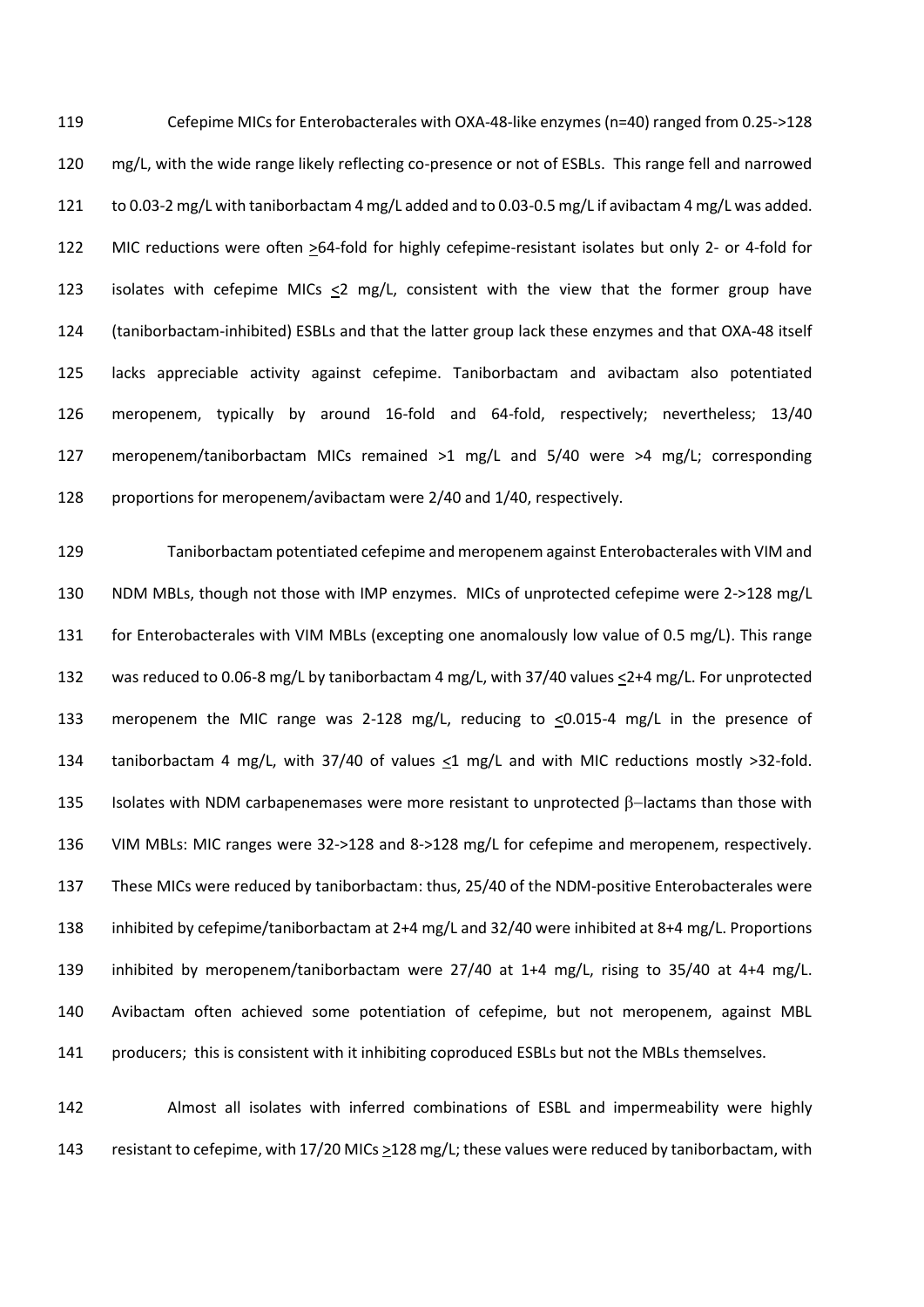144 13/20 brought at least 64-fold lower to <2+4 mg/L and 18/20 to <8+4 mg/L. Potentiation was stronger with avibactam, which reduced all cefepime MICs to <2+4 mg/L. Meropenem MICs ranged from 0.12- 16 mg/L, with 14/20 values >1 mg/L; in all cases except one these values were reduced to <1 mg/L by either taniborbactam or avibactam at 4 mg/L.

 MICs of cefepime ranged from 0.25-16 mg/L for the 20 isolates with inferred combinations of AmpC activity and impermeability; 9 values exceeded 2 mg/L, and 3 exceeded 8 mg/L. These MICs were reduced by the inhibitors, with 19/20 isolates inhibited by cefepime/taniborbactam at 2+4 mg/L and all 20 by cefepime/avibactam at 2+4 mg/L. MICs of meropenem ranged from 1-8 mg/L and, for 152 19/20 isolates were reduced to <1 mg/L by either taniborbactam or avibactam.

## *Non-fermenters*

 Cefepime MICs for *P. aeruginosa* isolates with VIM MBLs were 16->128 mg/L and were reduced to <8 156 mg/L by taniborbactam in 7/20 cases. For meropenem, 19/20 MICs were  $\geq$ 32 mg/L and 6/20 were reduced to <4 mg/L by taniborbactam (Table 2). Cefepime/taniborbactam MICs against *P. aeruginosa* isolates with NDM or SPM carbapenemases remained >128 mg/L irrespective of addition of taniborbactam. In the case of *A. baumannii* with NDM carbapenemases, meropenem was potentiated 2- to 4-fold by taniborbactam but with no MICs reduced below 32+4 mg/L; cefepime was not usefully potentiated by avibactam against these NDM-positive isolates of *A. baumannii*. Avibactam did not 162 potentiate partner β–lactams against *P. aeruginosa* or *A. baumannii* with any of these MBLs.

 Taniborbactam commonly reduced the MICs of cefepime, though not meropenem, by one doubling dilution for *A. baumannii* isolates with OXA carbapenemase; nonetheless MICs of both combinations typically remained >8+4 mg/L. avibactam reduced the modal MIC of meropenem by two doubling dilutions, but only to 16 mg/L.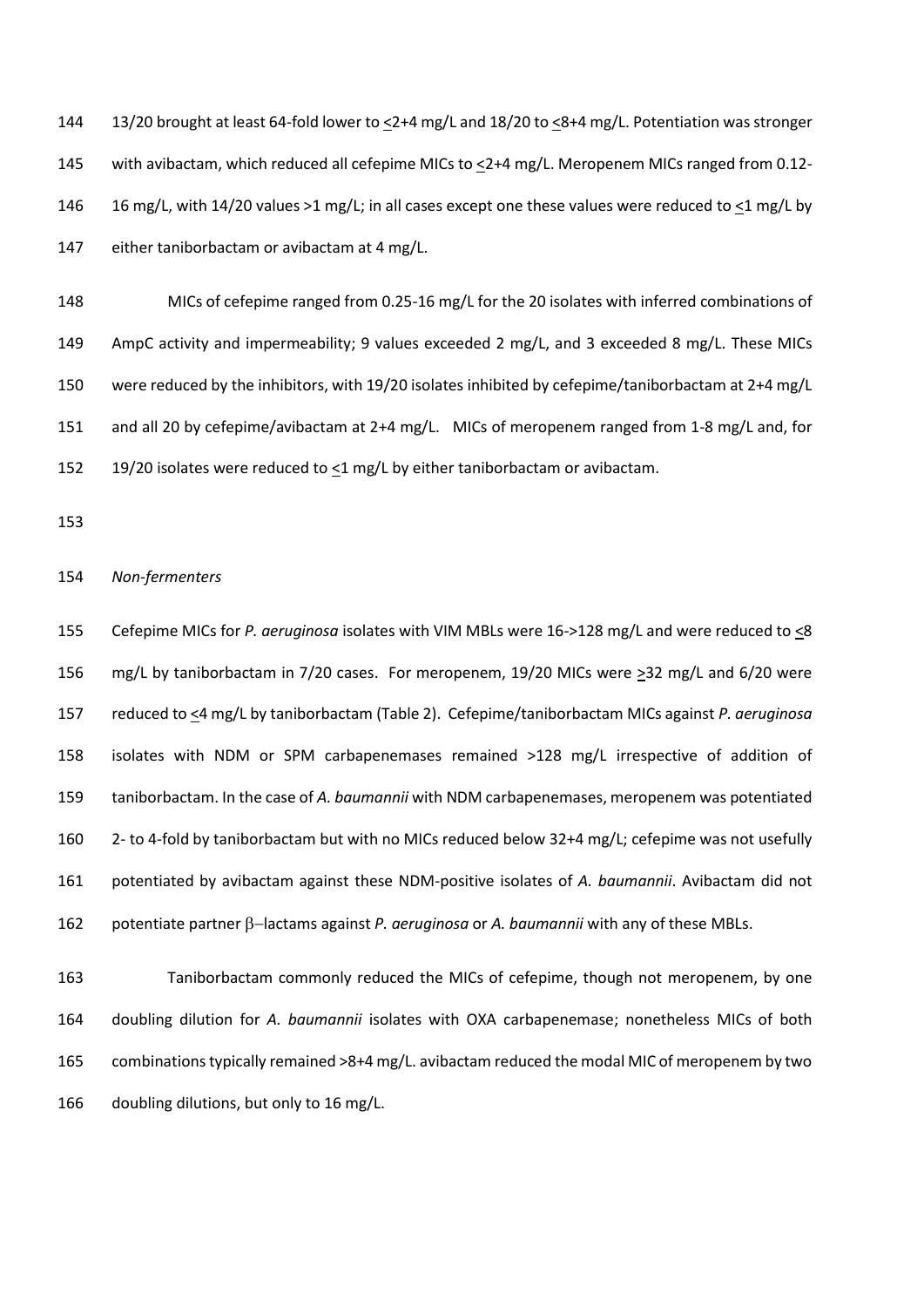More substantial interactions were seen for non-fermenters with chromosomal carbapenemases. Thus, MICs for unprotected cefepime for *Elizabethkingia meningoseptica* were 16- 32 mg/L and were reduced to 2-8 mg/L by either taniborbactam or avibactam at 4 mg/L; MICs of unprotected meropenem for *E*. *meningoseptica* were 16-128 mg/L and were reduced to 4-16 mg/L by taniborbactam at 4 mg/L, but were little affected by avibactam. Cefepime MICs for *S. maltophilia* 172 were reduced from 8-128 mg/L to 2-16 mg/L by either taniborbactam or avibactam at 4 mg/L but MICs of meropenem were unaffected by either inhibitor.

#### *MIC ranges for Enterobacterales with NDM carbapenemases*

 In the second part of this study we tested 124 genomically-sequenced Enterobacterales with NDM carbapenemases, as consecutively received by the reference service. The organisms were clonally diverse. They comprised 82 *Klebsiella* spp., 29 *E. coli* and 13 *Enterobacter* spp. MIC distributions for cefepime and cefepime/taniborbactam resembled the earlier results: thus 89/124 (71.8%) isolates were inhibited by cefepime/taniborbactam at 8+4 mg/L (Table 3) as compared with 32/40 (80%) of the NDM-positive Enterobacterales in the first series (Table 1). The proportion susceptible to cefepime 8 mg/L rose to 79.8% if the taniborbactam concentration was raised from 4 to 8 mg/L. More isolates (87.9% versus 71.8%) were inhibited by aztreonam/avibactam at 8+4 mg/L than cby efepime/taniborbactam, whereas resistances to meropenem/vaborbactam 8+8 mg/L and ceftazidime/ avibactam 8+4 mg/L were near universal. Notably, the isolates with cefepime/taniborbactam MICs >8+4 mg/L were predominantly were *E. coli* (15/29) rather than *Klebsiella* spp. (19/82) and *Enterobacter* spp. (1/13).

 Regardless of species, the clearest correlate (p <0.001) of a cefepime/taniborbactam MIC >8+4 mg/L was a cefepime MIC >128 mg/L (Table 4). On the other hand, there was no general association 190 to lesions in porin genes nor to *bla*<sub>NDM</sub> gene copy number. For *E. coli* only, there were associations between a cefepime/taniborbactam MIC >8+4 mg/L and an aztreonam/avibactam MIC >8+4 mg/L (p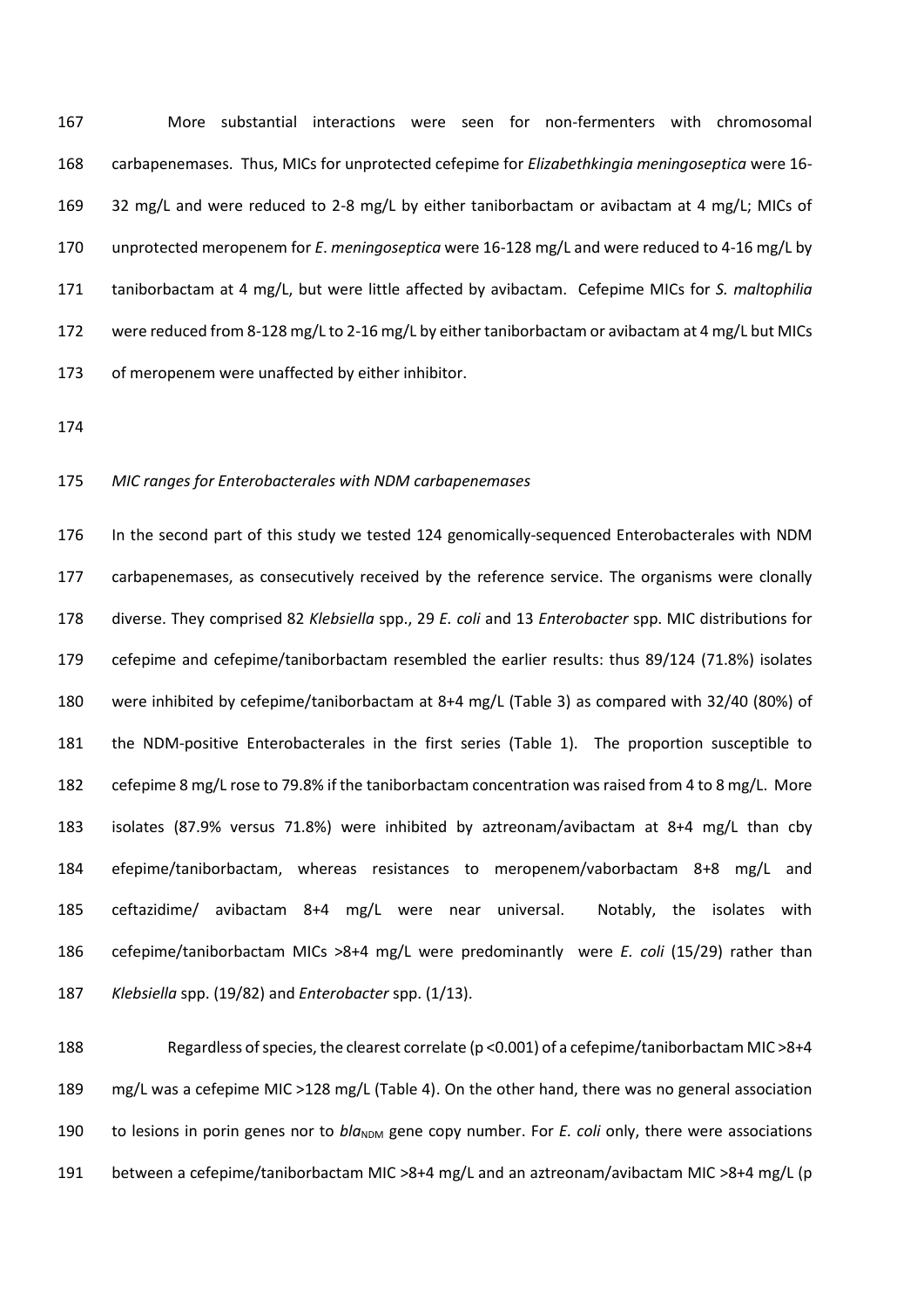192 <0.001) also with (i) carriage of *bla*<sub>NDM-5</sub> or *bla*<sub>NDM-7</sub> rather than *bla*<sub>NDM-1</sub> and (ii) with the presence (always in isolates that had NDM-5 or -7 rather than NDM-1) of Tyr-Arg-Ile-Asn/Pro insertions at amino-acid 334 of penicillin-binding protein (PBP)3. Both these traits were only seen among the isolates with cefepime/taniborbactam MICs >8+4 mg/L but were not universal among them: in particular only 4/15 NDM isolates with cefepime/taniborbactam MICs >8+4 mg/L had PBP3 insertions and, complicating analysis, all these also had NDM-5 or -7 MBLs. Nine sequence types (STs) were represented among the 15 *E. coli* isolates with cefepime/taniborbactam MICs >8+4 mg/L, with ST167, 410 and 648 each having three or four representatives; ST167 – always with NDM-5 or -7 but without 200 the PBP3 insert – had no representatives with cefepime/taniborbactam  $\leq 8+4$  mg/L.

 Only NDM-1 carbapenemase was seen in the 82 *K. pneumoniae* isolates and, unlike for *E. coli*, 202 there was no association between cefepime/taniborbactam MICs >8+4 mg/L, seen for 19 isolates, and aztreonam/avibactam MICs >8+4 mg/L, which were seen for only two isolates. PBP3 remained unaltered and there was no clear association between resistance and porin changes. There was a weak 205 statistical association (p < 0.05) between co-carriage of *blacTX-M* and cefepime/taniborbactam MIC > 8+4 206 mg/L, nevertheless *blactx-M* was also present in more than half the *Klebsiella* isolates with cefepime/taniborbactam MICs ≤8+4 mg/L. Eight STs were represented among the 19 *Klebsiella* isolates with cefepime/taniborbactam MICs >8+4 mg/L, with 10, from seven centres, belonging to ST14, which only had one representative with cefepime/taniborbactam MICs ≤8+4 mg/L. Among the 13 *E. cloacae* isolates there was only one with a cefepime/taniborbactam MIC >8+4 mg/L. Perhaps of 211 note, this isolate was the only one among the 13 with an aztreonam/avibactam MIC >8+4 mg/L, and it had insertion of an additional Glu residue at position 258 of PBP3.

## **Discussion**

Taniborbactam irreversibly inhibits serine β–lactamases and competitively inhibits MBLs.<sup>8</sup> We showed 216 that this behaviour is reflected in antibacterial activity. At 4 mg/L, it lowered the MICs of cefepime and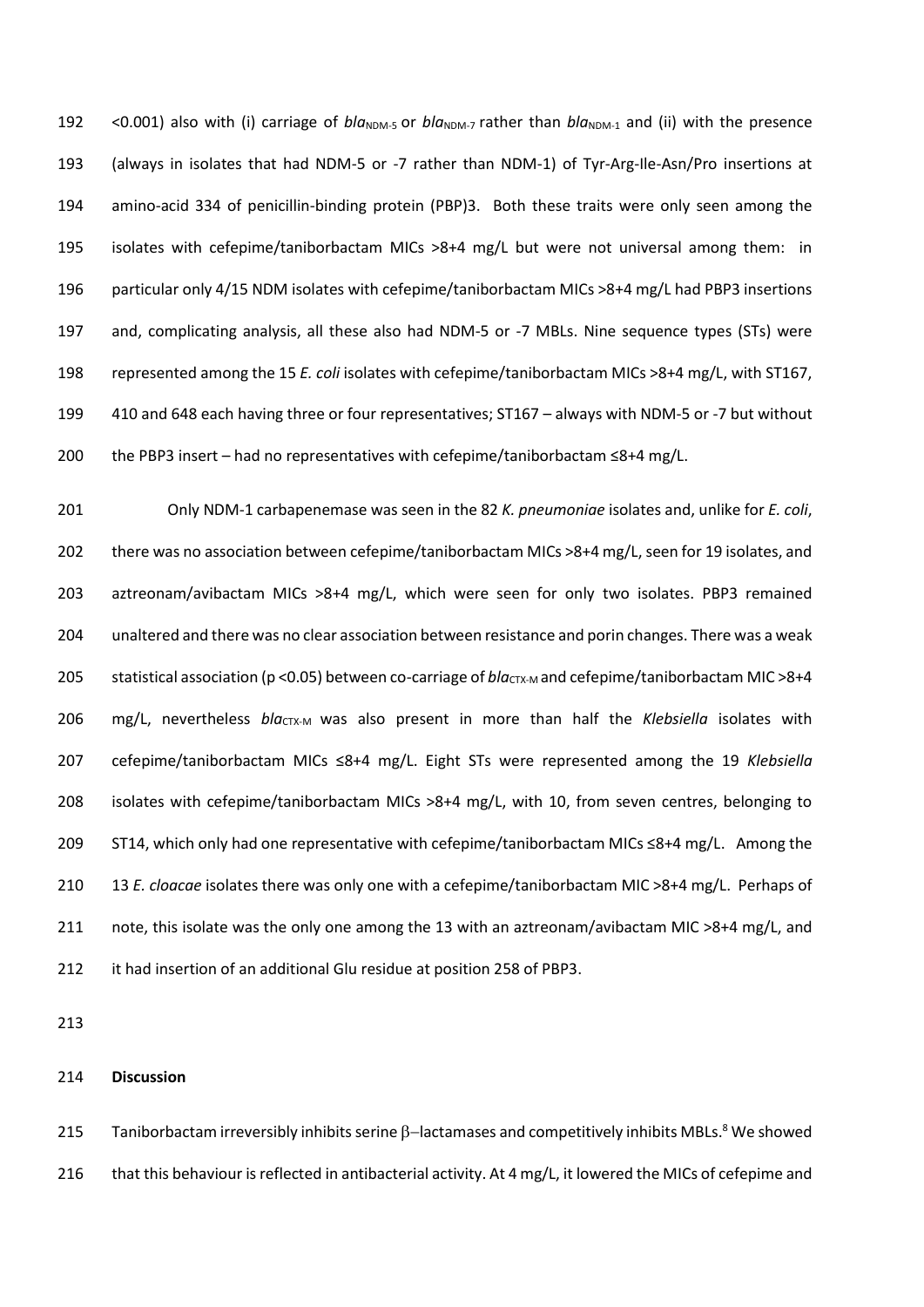meropenem for Enterobacterales with all carbapenemases except IMP types and for those with carbapenem resistance inferred due to combinations of impermeability with AmpC or ESBL activity. Cefepime/taniborbactam - the combination now in clinical development - had lower MICs than meropenem/taniborbactam for Enterobacterales with OXA-48-like carbapenemases, probably because cefepime is stable to OXA-48-like enzymes, meaning that the critical requirement is to inhibit co-produced ESBLs, not OXA-48 itself, as for meropenem/taniborbactam. Although avibactam achieved 2- to 4-fold greater potentiation of cefepime than taniborbactam for Enterobacterales with several enzyme types (e.g. KPC and OXA-48), MICs of cefepime/ taniborbactam for these groups were as low as for ceftazidime/avibactam, reflecting the greater potency of cefepime than ceftazidime.

 Spectrum gaps nonetheless remain. Lack of coverage of IMP MBLs has been remarked already. 227 This is a limitation but IMP MBLs are rarer than VIM and NDM types. $4-7$  Secondly, potentiation was weak or absent for *P. aeruginosa* with MBLs and for *A. baumannii* with NDM or OXA enzymes - a less encouraging result than on recent (2018-2019) global surveillance by broth microdilution, which found 230 that cefepime/taniborbactam 8+4 mg/L inhibited 63.5% (33/52) of MBL P. aeruginosa.<sup>15</sup> Thirdly, 20-231 30% of Enterobacterales with NDM carbapenemases evaded cefepime/taniborbactam at 8+4 mg/L, a 232 higher proportion than the 6/38 (14%) found for globally-collected NDM-positive Enterobacterales.<sup>16</sup>

 Greater potentiation against Enterobacterales than *P. aeruginosa* and *A. baumannii* with MBLs probably likely reflects the non-fermenters' greater impermeability and, at least for *P. aeruginosa*, greater efflux.<sup>17,18</sup> In the same context, although no useful potentiation of partners was seen here *for P. aeruginosa* with SPM-1 enzyme, resistance mediated by this MBLs was reversed when it was cloned into *E. coli*.[9] Lack of potentiation against *A. baumannii* with OXA carbapenemases may reflect limited uptake or failure to inhibit these enzymes.

 The behaviour of the non-fermenter species with chromosomal carbapenemases reflected 240 their known β-lactamase profiles: *E. meningoseptica*. have multiple chromosomal β-lactamases 241 including BlaB, a strain-variable MBL, and a chromosomal ESBL.<sup>19,20</sup> Taniborbactam potentiated both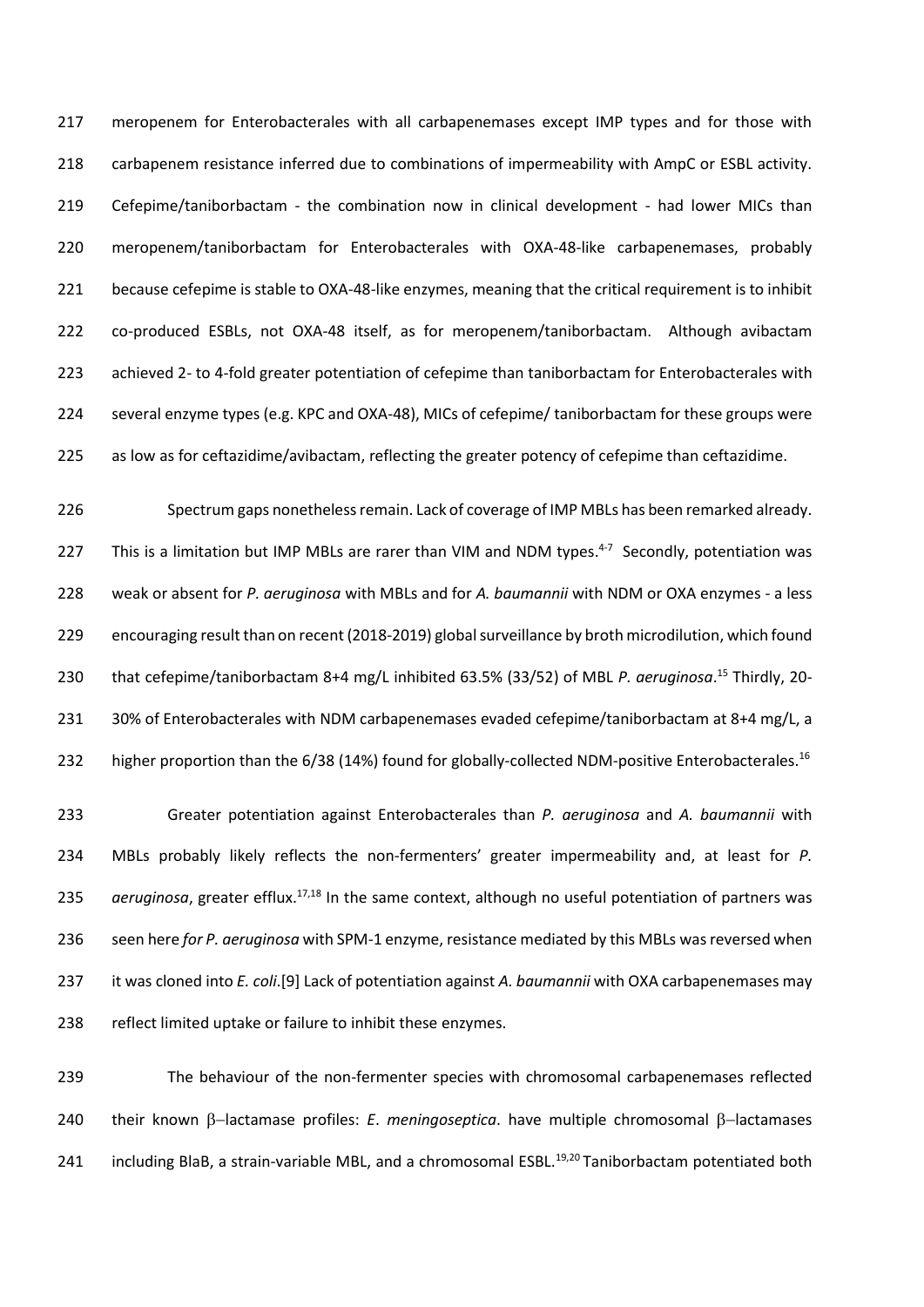meropenem and cefepime, whereas avibactam potentiated only cefepime, results compatible with both the ESBL and BlaB being inhibited by taniborbactam whereas avibactam inhibits only the ESBL. For *S. maltophilia*, resistance to β–lactams involves the L-1 MBL and L-2, a class A cephalosporinase.<sup>21</sup> 244 MICs of cefepime were generally reduced 4-8-fold by both taniborbactam and avibactam whereas MICs of meropenem were little affected by either inhibitor; we infer that both taniborbactam and avibactam inhibit the cefepime-hydrolysing L-2 enzyme, but not the L-1 MBL.

 Higher MICs of taniborbactam combinations for Enterobacterales with NDM rather than VIM 249 MBLs may reflect NDM enzymes (i) being inhibited less well;<sup>8</sup> (ii) being expressed more strongly and/or (iii) having greater substrate affinity, protecting against inhibition. These possibilities deserve future investigation. More immediately, we explored reasons for MIC variation in a collection of 124 consecutively-referred and genomically-sequenced Enterobacterales with NDM MBLs. Cefepime/taniborbactam MICs for 35 of these (15/29 *E. coli*, 19/82 *K. pneumoniae* and 1/13 *E. cloacae*) exceeded 8+4 mg/L. We failed to find a single universal correlate of raised cefepime/taniborbactam MICs but, for *E. coli*, did associate these with raised MICs also for aztreonam/avibactam, with carriage of NDM-5 or -7, with isolates belonging to ST167, and with the 257 presence of a Tyr-Arg-Ilu-Pro/Asn insert in PBP3.<sup>22,23</sup> The last trait, though seen for only  $4/15$  representatives provides the clearest explanation of reduced activity, being known to be reduce 259 affinity for β-lactams, including cefepime, that target this PBP; it was also recorded for *E. coli* isolates 260 with elevated cefepime/taniborbactam MICs from China.<sup>24</sup> The apparent association with NDM-5 and 261 -7 enzymes is more doubtful. Four isolates with these enzymes and raised cefepime/taniborbactam MICs also had the PBP3 insert providing an alternative explanation for their behaviour. Moreover, 263 aztreonam/avibactam MICs were also raised, yet aztreonam evades NDM-5 and -7 enzymes.<sup>25,26</sup> Lastly, taniborbactam is able to protect cefepime for *E. coli* with cloned, and identically expressed, 265 NDM-1, -5 and -7 enzymes, implying that these enzymes are similarly inhibited by the boronate. It remains possible that NDM-5 or -7 enzymes tend to be more strongly expressed.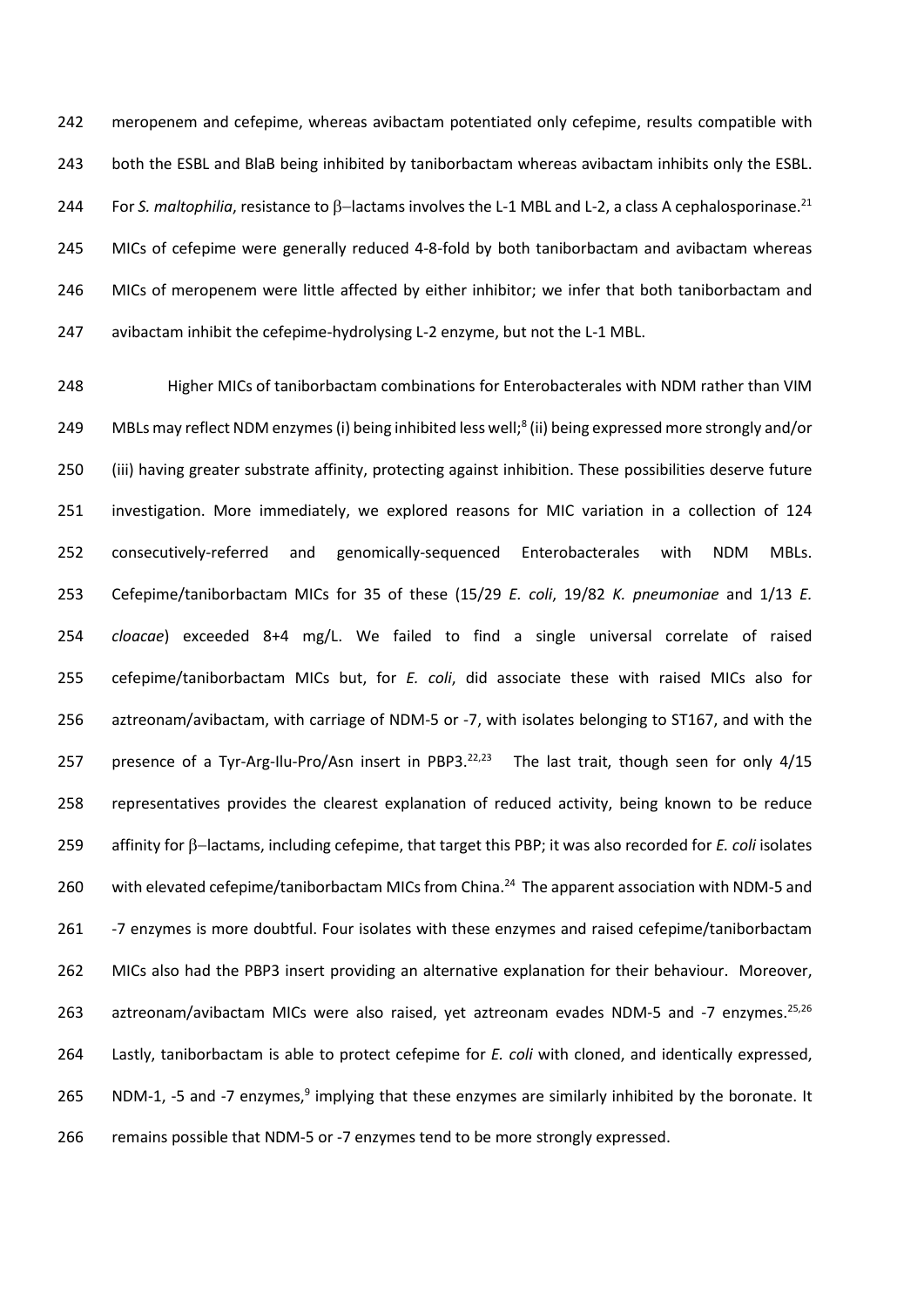A combination of OmpF mutations and a single amino-acid insertion in PBP3 may explain raised cefepime/taniborbactam and aztreonam/avibactam MICs for the sole *E. cloacae* with these traits, but confirmation with more isolates evidently is needed. For *K. pneumoniae*, we found no convincing correlates of reduced susceptibility: all 19 isolates with cefepime/taniborbactam MIC >8+4 mg/L had NDM-1 enzymes, wild-type PBP3 and, with a solitary exception, were inhibited by aztreonam/avibactam ≤8+4 mg/L. Ten, from seven hospitals, belonged to ST14 versus only 1/63 that were inhibited by cefepime/taniborbactam at 8+4 mg/L. Whilst this association is statistically significant (p <0.001, Chi Square test) we caution that ST14 is a frequent *K. pneumoniae* type known 275 to acquire MBLs repeatedly and independently.<sup>27</sup> We cannot exclude novel mechanisms, not represented in the Genefinder bioinformatic database.

 These uncertainties may be elucidated by future mutant, transconjugant and laboratory mutant studies. What is nonetheless clear is that taniborbactam has a broader spectrum of direct 279 inhibition than any other β-lactamase inhibitor presently in use or in Phase III. Except for isolates with IMP MBLs, cefepime/taniborbactam has similarly extensive coverage against carbapenem-281 resistant Enterobacterales as (i) combinations employing triple-action diazabicyclooctanes,  $^{28-30}$  (ii) 282 aztreonam/avibactam, or (iii) carbapenemase-relatively-stable molecules such as cefiderocol<sup>32</sup> and 283 BOS-228 (LYS-228)<sup>33</sup>. Coverage was more limited against non-fermenters. Only clinical experience will reveal which approach provides the best spectrum answer to the carbapenemase challenge; what is encouraging is that multiple different potential remedies are now in development.

**Funding**

This study was funded by Venatorx, Malvern PA, USA.

**Transparency declaration**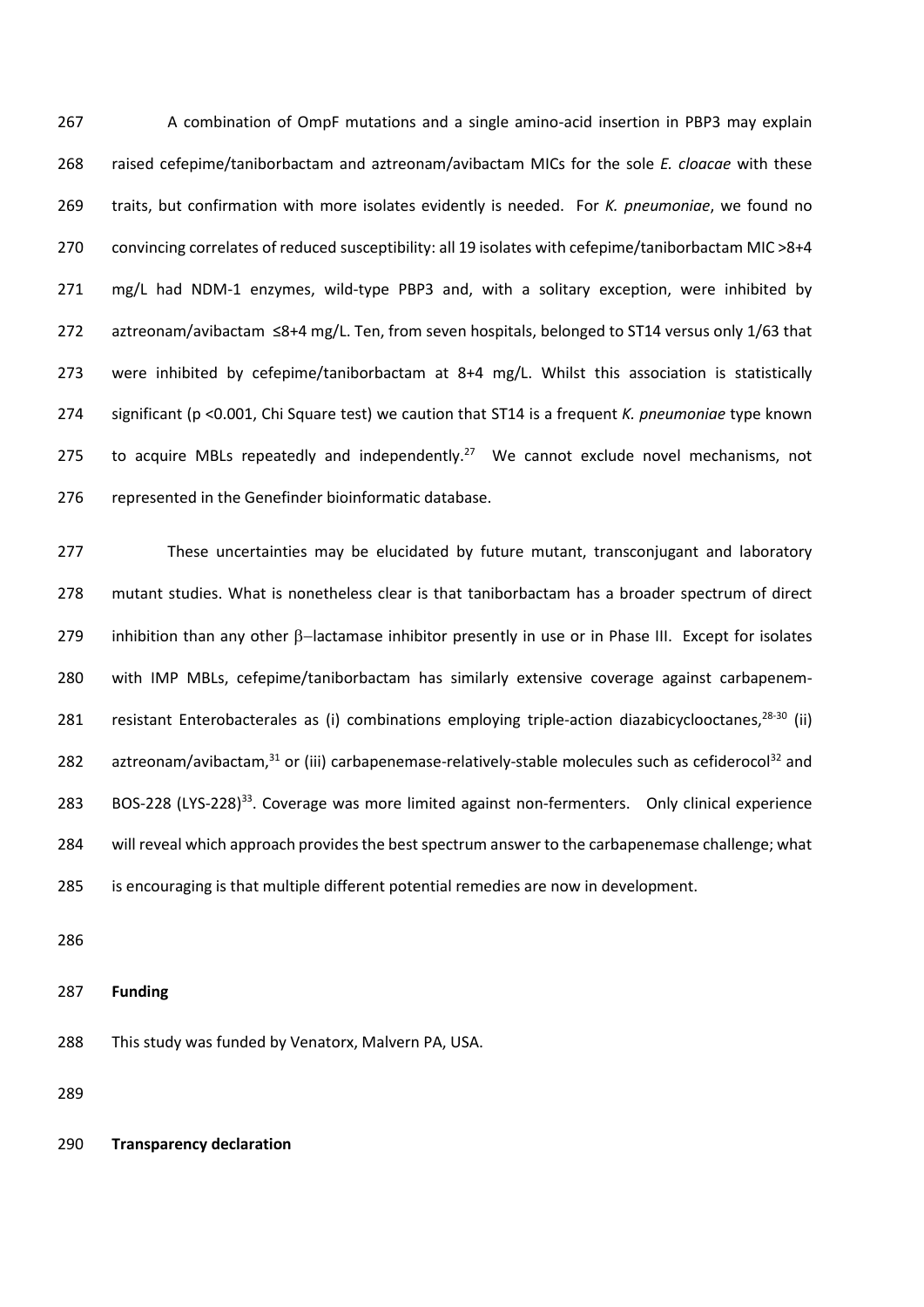**DML:** Advisory Boards or ad-hoc consultancy: Accelerate, Allecra, Antabio, Centauri, Entasis, GSK, J&J, Meiji, Menarini, Mutabilis, Nordic, ParaPharm, Pfizer, QPEX, Roche, Shionogi, T.A.Z., Tetraphase, VenatoRx, Wockhardt, Zambon, Paid lectures – Astellas, bioMerieux, Beckman Coulter, Cardiome, Cepheid, Merck/MSD, Menarini, Nordic, Pfizer and Shionogi. Relevant shareholdings or options – Dechra, GSK, Merck, Perkin Elmer, Pfizer, T.A.Z, amounting to <10% of portfolio value. **All other authors:** nothing to declare but PHE's AMRHAI Reference Unit has received financial support for conference attendance, lectures, research projects or contracted evaluations from numerous sources, including: Accelerate, Achaogen, Allecra, Amplex, AstraZeneca, AusDiagnostics, Basilea, Becton Dickinson, bioMérieux, Bio-Rad, BSAC, Cepheid, Check-Points, Cubist, Department of Health, Enigma Diagnostics, ECDC, Food Standards Agency, GenePOC™, GSK, Helperby Therapeutics, Henry Stewart Talks, IHMA, Innovate UK, Kalidex, Melinta, Merck/MSD, Meiji Seika, Mobidiag, Momentum Biosciences, Neem Biotech, NIHR, Nordic Pharma, Norgine Pharmaceuticals, Rempex Pharmaceuticals, Roche, Rokitan, Smith & Nephew, Shionogi, VenatoRx, Wockhardt and the WHO.

## **References**

- 305 1. Coudron PE. Inhibitor-based methods for detection of plasmid-mediated AmpC B-lactamases in *Klebsiella* spp., *Escherichia coli*, and *Proteus mirabilis. J Clin Microbiol* 2005; **43:** 4163-7.
- 307 2. Cartwright SJ, Waley SG. Purification of  $\beta$ -lactamases by affinity chromatography on phenylboronic acid-agarose. *Biochem J* 1984; **221:** 505-12.
- *3.* Livermore DM, Mushtaq S. Activity of biapenem (RPX2003) combined with the boronate β- lactamase inhibitor RPX7009 against carbapenem-resistant Enterobacteriaceae. *J Antimicrob Chemother* 2013; **68:** 1825-31.
- *4.* Munoz-Price LS, Poirel L, Bonomo RA *et al.* Clinical epidemiology of the global expansion of Klebsiella pneumoniae carbapenemases. Lancet Infect Dis. 2013; **13:** 785-96.
- *5.* Grundmann H, Glasner C, Albiger B *et al.* Occurrence of carbapenemase-producing *Klebsiella pneumoniae* and *Escherichia coli* in the European survey of carbapenemase-producing Enterobacteriaceae (EuSCAPE): a prospective, multinational study. *Lancet Infect Dis* 2017; **17:** 153-163.
- *6.* Zowawi HM, Balkhy HH, Walsh TR *et al.* β-Lactamase production in key gram-negative pathogen isolates from the Arabian Peninsula. *Clin Microbiol Rev* 2013; **26:** 361-80.
- *7.* Memish ZA, Assiri A, Almasri M *et al.* Molecular characterization of carbapenemase production among gram-negative bacteria in Saudi Arabia. *Microb Drug Resist* 2015; **21:** 307- 14.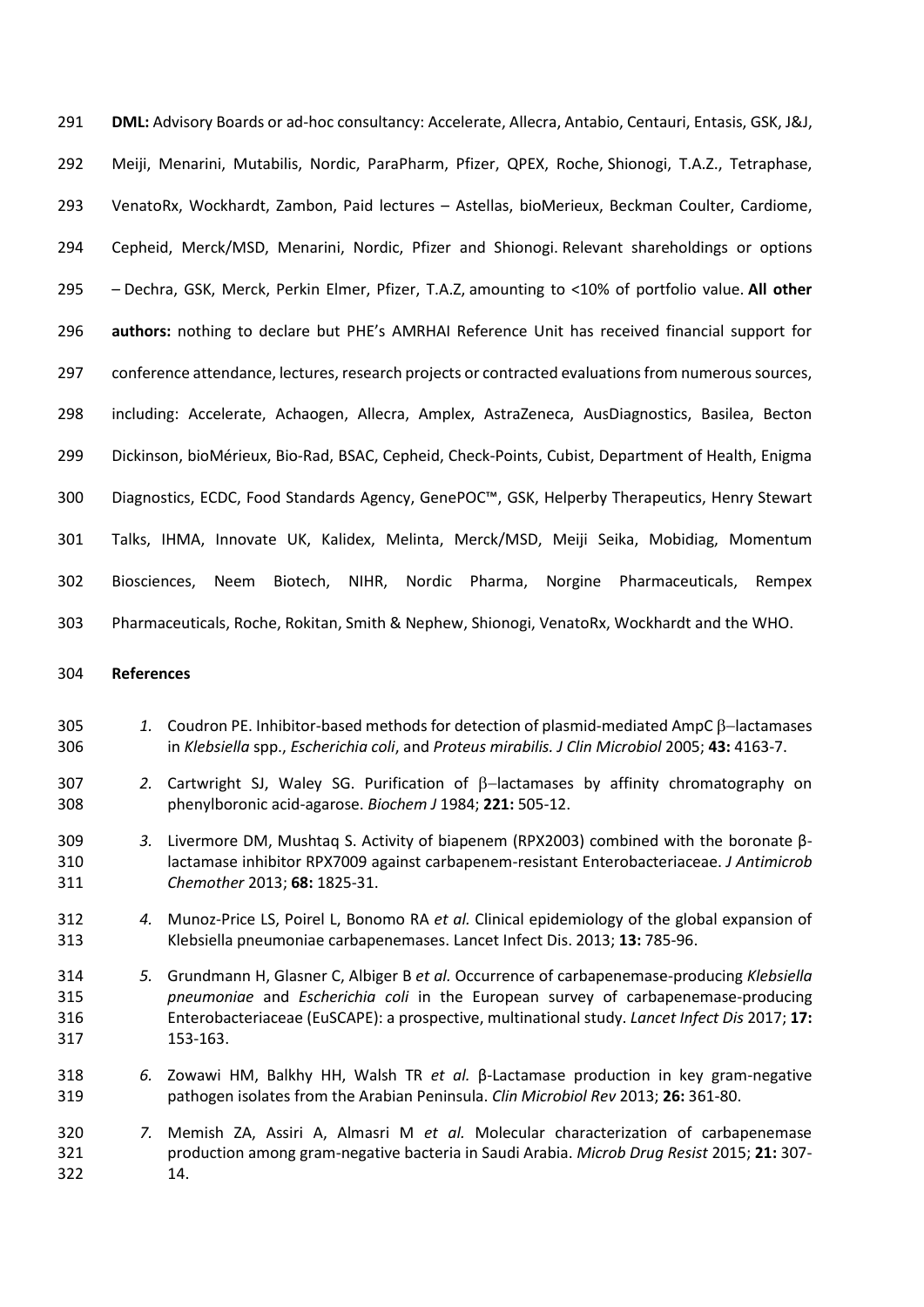- 8. Liu B, Trout REL, Chu GH *et al.* Discovery of taniborbactam (VNRX-5133): a broad-spectrum serine- and metallo-β-lactamase inhibitor for carbapenem-resistant bacterial infections. *J Med Chem* 2020; **63:** 2789-2801.
- 9. Hamrick JC, Docquier JD, Uehara T *et al.* VNRX-5133 (taniborbactam), a broad-spectrum inhibitor of serine- and metallo-β-lactamases, restores activity of cefepime in Enterobacterales and *Pseudomonas aeruginosa*. *Antimicrob Agents Chemother* 2020; **64 pii:** e01963-19.
- 10. Ellington MJ, Findlay J, Hopkins KL *et al.* Multicentre evaluation of a real-time PCR assay to detect genes encoding clinically relevant carbapenemases in cultured bacteria. *Int J Antimicrob Agents* 2016; **47:** 151-4.
- 11. Anon. EUCAST guidelines for detection of resistance mechanisms and specific resistances of clinical and/or epidemiological importance. Version 2.01. July 2017. Accessible at: [https://www.eucast.org/fileadmin/src/media/PDFs/EUCAST\\_files/Resistance\\_mechanisms/E](https://www.eucast.org/fileadmin/src/media/PDFs/EUCAST_files/Resistance_mechanisms/EUCAST_detection_of_resistance_mechanisms_170711.pdf) 336 UCAST detection of resistance mechanisms 170711.pdf.
- 12. Clinical and Laboratory Standards Institute. *Methods for Dilution Antimicrobial Susceptibility Tests for Bacteria that Grow Aerobically, Eleventh Edition*: CLSI Standard M07. Clinical Laboratory Standards Institute, Wayne, PA, USA, 2018.
- 13. Clinical and Laboratory Standards Institute. *Performance Standards for Antimicrobial Susceptibility Testing, 30th Edition*. Clinical Laboratory Standards Institute, Wayne, PA, USA, 2020.
- 343 14. Livermore DM, Day M, Cleary P *et al*. OXA-1  $\beta$ -lactamase and non-susceptibility to 344 penicillin/β-lactamase inhibitor combinations among ESBL-producing *Escherichia coli J Antimicrob Chemother* 2019; **74:** 326-33.

- 15. Kalamatas J, Hackel M, Wise M P *et al*. Antimicrobial activity of cefepime in combination with taniborbactam (formerly VNRX-5133) against a 2018-2019 global surveillance collection of *Pseudomonas aeruginosa* (pa). Abstract 2020-A-2554-MICROBE. ASM Microbe 2020, Chicago, IL, June 18-22, 2020 (cancelled).
- 16. Vidales A, Hackel M, Wise M P *et al*. Antimicrobial activity of cefepime in combination with taniborbactam (formerly VNRX-5133) against clinical isolates of Enterobacterales collected from global 2018-2019 surveillance. Abstract 2020-A-2552-MICROBE. ASM Microbe 2020, Chicago, IL, June 18-22, 2020 (cancelled).
- 17. Zavascki AP, Carvalhaes CG, Picão RC *et al.* Multidrug-resistant *Pseudomonas aeruginosa* and *Acinetobacter baumannii*: resistance mechanisms and implications for therapy. *Expert Rev Anti-infect Ther* 2010; **8:** 71-93.
- 18. Livermore DM. Multiple mechanisms of antimicrobial resistance in *Pseudomonas aeruginosa:* our worst nightmare? *Clin Infect Dis* 2002; **34:** 634-40.
- 19. González LJ, Vila AJ. Carbapenem resistance in *Elizabethkingia meningoseptica* is mediated by metallo-β-lactamase BlaB. *Antimicrob Agents Chemother* 2012; **56:** 1686-92.
- 20. Rossolini GM, Franceschini N, Riccio ML *et al.* Characterization and sequence of the *Chryseobacterium (Flavobacterium) meningosepticum* carbapenemase: a new molecular class 365 B β-lactamase showing a broad substrate profile. *Biochem J* 1998; **332:** 145-52.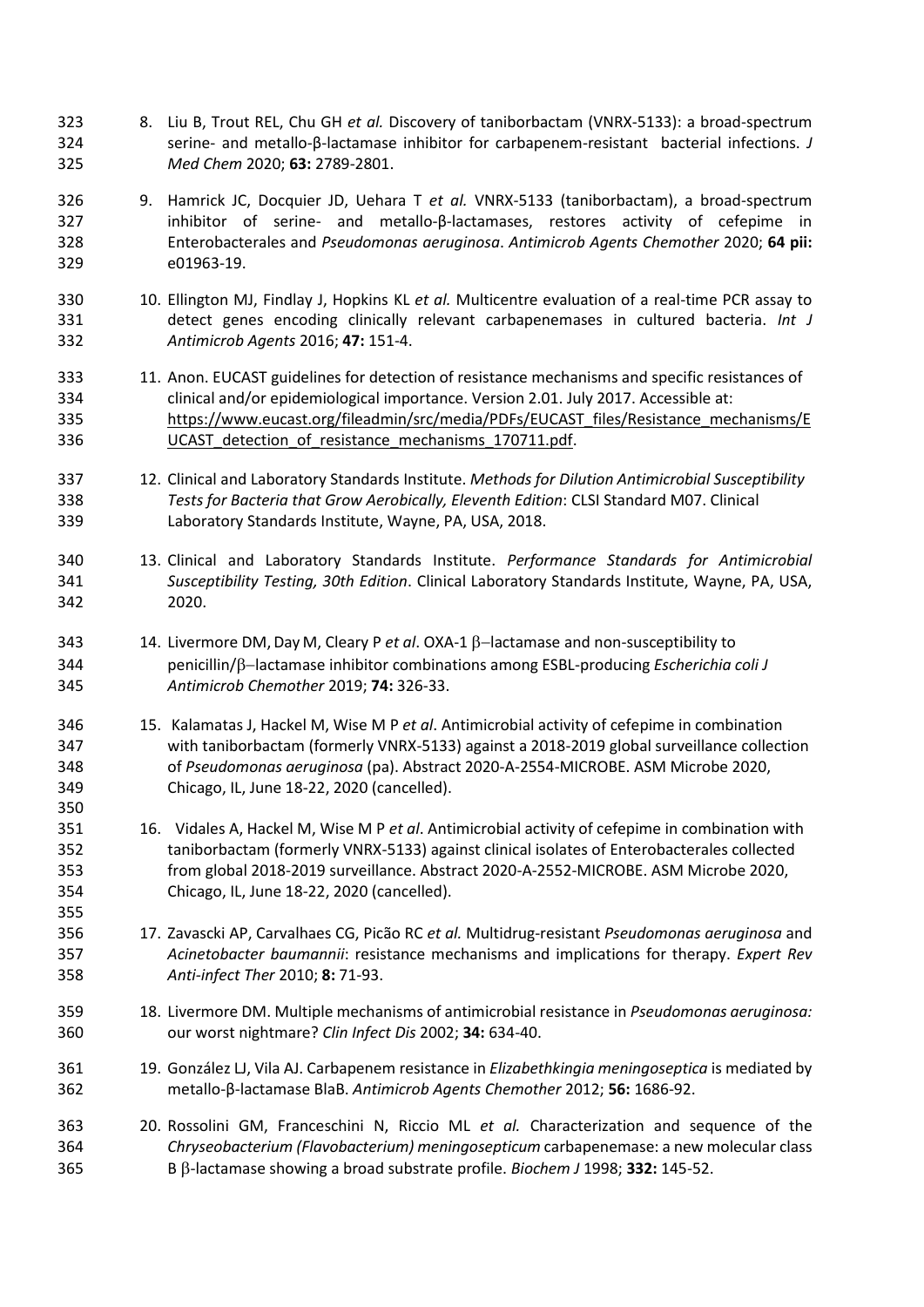- 366 21. Akova M, Bonfiglio G, Livermore DM. Susceptibility to β-lactam antibiotics of mutant strains of *Xanthomonas maltophilia* with high- and low-level constitutive expression of L1 and L2 −lactamases. *J Med Microbiol* 1991; **35:** 208-13.
- 22. Periasamy H, Joshi P, Palwe S *et al.* High prevalence of *Escherichia coli* clinical isolates in India harbouring four amino acid inserts in PBP3 adversely impacting activity of aztreonam/avibactam. *J Antimicrob Chemother* 2020 Feb 10. pii: dkaa021.
- 23. Alm RA, Johnstone MR, Lahiri SD. Characterization of *Escherichia coli* NDM isolates with decreased susceptibility to aztreonam/avibactam: role of a novel insertion in PBP3. *J Antimicrob Chemother* 2015; **70:** 1420-8.
- 24. Wang X, Zhao C, Wang Q *et al.* In vitro activity of the novel β-lactamase inhibitor taniborbactam (VNRX-5133), in combination with cefepime or meropenem, against MDR Gram-negative bacterial isolates from China. *J Antimicrob Chemother* 2020 Mar 10. pii: dkaa053.
- 25. Göttig S, Hamprecht AG, Christ S *et al.* Detection of NDM-7 in Germany, a new variant of the New Delhi metallo-β-lactamase with increased carbapenemase activity. *J Antimicrob Chemother* 2013; **68:** 1737-40.
- 26. Hornsey M, Phee L, Wareham DW. A novel variant, NDM-5, of the New Delhi metallo-β- lactamase in a multidrug-resistant *Escherichia coli* ST648 isolate recovered from a patient in the United Kingdom. *Antimicrob Agents Chemother* 2011; **55:** 5952-4.
- 27. Giske CG, Fröding I, Hasan CM *et al.* Diverse sequence types of Klebsiella pneumoniae contribute to the dissemination of blaNDM-1 in India, Sweden, and the United Kingdom. *Antimicrob. Agents Chemother* 2012; **56:** 2735–2738.
- 28. Morinaka A, Tsutsumi Y, Yamada M *et al.* OP0595, a new diazabicyclooctane: mode of action as a serine β-lactamase inhibitor, antibiotic and β-lactam 'enhancer'. *J Antimicrob Chemother* 2015; **70:** 2779-86.
- 29. Livermore DM, Mushtaq S, Warner M *et al.* Activity of OP0595/β-lactam combinations against Gram-negative bacteria with extended-spectrum, AmpC and carbapenem-hydrolysing β-lactamases. *J Antimicrob Chemother* 2015; **70:** 3032-41.
- 30. Livermore DM, Mushtaq S, Warner M *et al.* In vitro activity of cefepime/zidebactam (WCK 5222) against Gram-negative bacteria. *J Antimicrob Chemother* 2017; **72:** 1373-85.
- 31. Livermore DM, Mushtaq S, Warner M *et al.* Activities of NXL104 combinations with ceftazidime and aztreonam against carbapenemase-producing Enterobacteriaceae. *Antimicrob Agents Chemother* 2011; **55:** 390-4.
- 32. Kazmierczak KM, Tsuji M, Wise MG *et al.* In vitro activity of cefiderocol, a siderophore cephalosporin, against a recent collection of clinically relevant carbapenem-nonsusceptible Gram-negative bacilli, including serine carbapenemase- and metallo-β-lactamase-producing isolates (SIDERO-WT-2014 Study). *Int J Antimicrob Agent* 2019; **52:** 177-84.
- 33. Blais J, Lopez S, Li C *et al.* In Vitro Activity of LYS228, a Novel monobactam antibiotic, against multidrug-resistant Enterobacteriaceae. *Antimicrob Agents Chemother* 2018; **62:** e00552-18.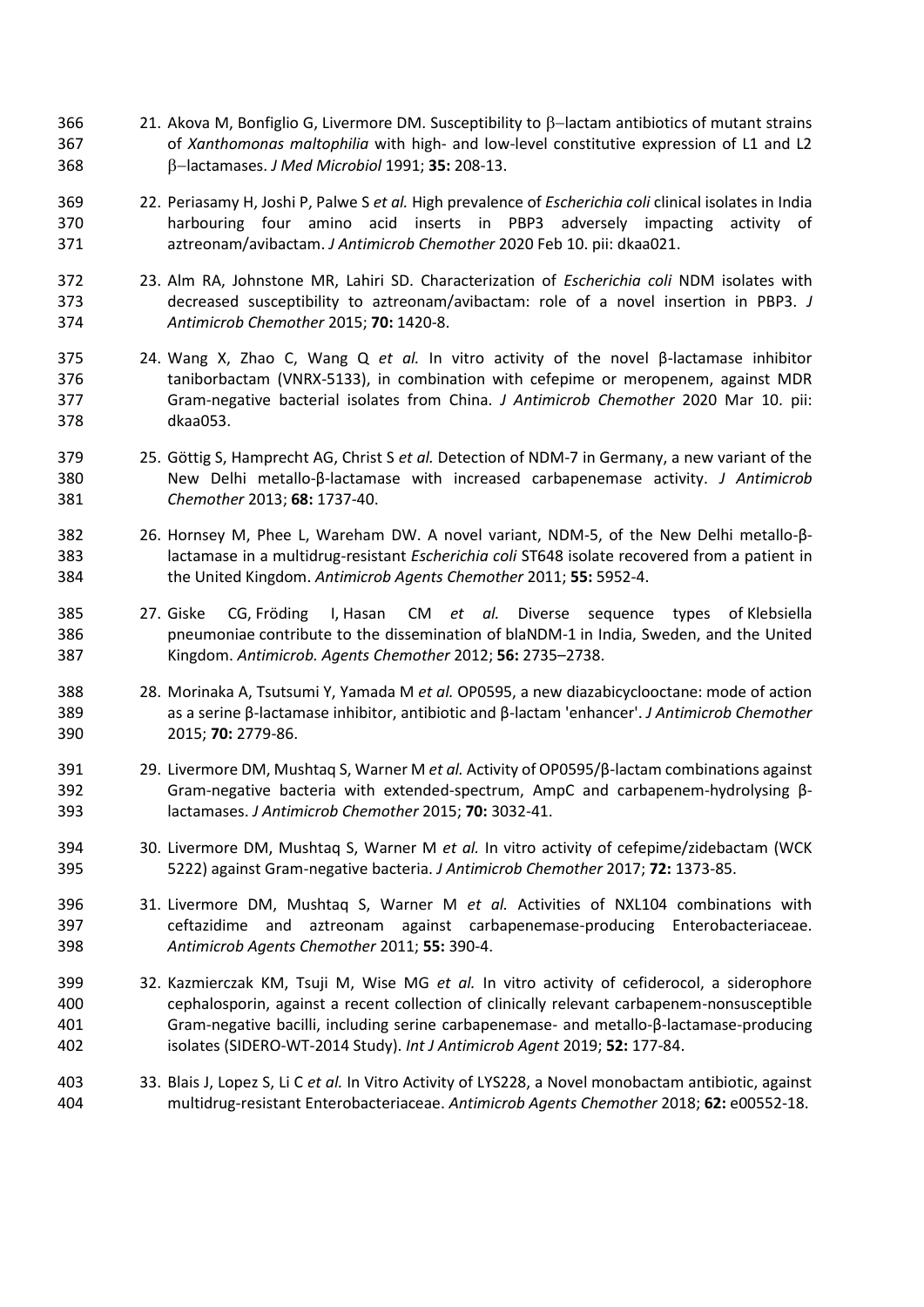|                    |             | Categorisation<br>based on partner |              |                                                                               |                |                |                |                                                                     |                                        |                |                |              |                |    |    |                |                |      |
|--------------------|-------------|------------------------------------|--------------|-------------------------------------------------------------------------------|----------------|----------------|----------------|---------------------------------------------------------------------|----------------------------------------|----------------|----------------|--------------|----------------|----|----|----------------|----------------|------|
|                    |             | $\beta$ -lactam <sup>a</sup>       |              |                                                                               |                |                |                |                                                                     | No. isolates with indicated MIC (mg/L) |                |                |              |                |    |    |                |                |      |
|                    | S           | I/SDD                              | $\mathsf{R}$ | < 0.015                                                                       | 0.03           | 0.06           | 0.12           | 0.25                                                                | 0.5                                    | $\mathbf{1}$   | $\overline{2}$ | 4            | 8              | 16 | 32 | 64             | 128            | >128 |
|                    |             |                                    |              |                                                                               |                |                |                | Controls (n=30: 10 E. coli, 10 Enterobacter spp., 10 K. pneumoniae) |                                        |                |                |              |                |    |    |                |                |      |
| <b>Cefepime</b>    | 100         | 0                                  | $\mathbf 0$  | $\overline{3}$                                                                | 11             | 13             | 3              |                                                                     |                                        |                |                |              |                |    |    |                |                |      |
| + Tani 4 mg/L      | 100         | 0                                  | $\mathbf 0$  | $\overline{2}$                                                                | 12             | 14             | $\overline{2}$ |                                                                     |                                        |                |                |              |                |    |    |                |                |      |
| + Avi 4 mg/L       | 100         | $\mathbf 0$                        | $\mathbf 0$  | $\overline{7}$                                                                | 12             | 8              | $\overline{2}$ | $\mathbf{1}$                                                        |                                        |                |                |              |                |    |    |                |                |      |
|                    |             |                                    |              |                                                                               |                |                |                |                                                                     |                                        |                |                |              |                |    |    |                |                |      |
| Meropenem          | 100         | 0                                  | 0            | 8                                                                             | 16             | 3              |                | 3                                                                   |                                        |                |                |              |                |    |    |                |                |      |
| + Tani 4 mg/L      | 100         | 0                                  | $\mathbf 0$  | 13                                                                            | 14             | $\overline{2}$ |                | 1                                                                   |                                        |                |                |              |                |    |    |                |                |      |
| + Avi 4 mg/L       | 100         | 0                                  | 0            | 25                                                                            | 5              |                |                |                                                                     |                                        |                |                |              |                |    |    |                |                |      |
| <b>Ceftazidime</b> | 100         | 0                                  | 0            |                                                                               |                | $\mathbf{1}$   | $\overline{2}$ | 12                                                                  | 13                                     | $\overline{2}$ |                |              |                |    |    |                |                |      |
| + Avi 4 mg/L       | 100         | 0                                  | 0            |                                                                               | 3              | $\mathbf{1}$   | 7              | 14                                                                  | 5                                      |                |                |              |                |    |    |                |                |      |
|                    |             |                                    |              |                                                                               |                |                |                |                                                                     |                                        |                |                |              |                |    |    |                |                |      |
|                    |             |                                    |              | KPC carbapenemases (n=41: 10 E. coli, 10 Enterobacter spp., 21 K. pneumoniae) |                |                |                |                                                                     |                                        |                |                |              |                |    |    |                |                |      |
| Cefepime           | $\mathbf 0$ | 41.5                               | 58.5         |                                                                               |                |                |                |                                                                     |                                        |                |                | 6            | 11             | 4  | 3  | 5              | 8              | 4    |
| + Tani 4 mg/L      | 100         | 0                                  | 0            |                                                                               | 8              | 12             | 5              | $\overline{4}$                                                      | 8                                      | $\overline{3}$ | $\mathbf{1}$   |              |                |    |    |                |                |      |
| + Avi 4 mg/L       | 100         | 0                                  | 0            | 9                                                                             | 11             | $\overline{7}$ | $\overline{2}$ | 10                                                                  | $\overline{2}$                         |                |                |              |                |    |    |                |                |      |
|                    |             |                                    |              |                                                                               |                |                |                |                                                                     |                                        |                |                |              |                |    |    |                |                |      |
| Meropenem          | 2.4         | 7.3                                | 90.2         |                                                                               |                |                |                |                                                                     |                                        | $\mathbf{1}$   | $\overline{3}$ | 10           | 10             | 3  | 3  | $\overline{2}$ | 5              | 4    |
| + Tani 4 mg/L      | 92.7        | 2.4                                | 4.9          | $\overline{2}$                                                                | 21             | 4              | 3              |                                                                     | 4                                      | 4              | $\mathbf{1}$   | $\mathbf{1}$ | $\mathbf{1}$   |    |    |                |                |      |
| + Avi 4 mg/L       | 100         | 0                                  | $\mathbf 0$  | 22                                                                            | $\overline{7}$ |                | 5              | $\overline{2}$                                                      |                                        | 5              |                |              |                |    |    |                |                |      |
|                    |             |                                    |              |                                                                               |                |                |                |                                                                     |                                        |                |                |              |                |    |    |                |                |      |
| <b>Ceftazidime</b> | $\mathbf 0$ | 7.3                                | 92.7         |                                                                               |                |                |                |                                                                     |                                        |                |                |              | $\overline{3}$ | 8  | 10 | 4              | $\overline{2}$ | 14   |
| $+$ Avi 4 mg/L     | 95.1        | 4.9                                | 0            |                                                                               |                |                |                | 6                                                                   | 14                                     | 11             | 4              | 4            | $\overline{2}$ |    |    |                |                |      |

# 405 Table 1. MICs of taniborbactam and avibactam combinations for Enterobacterales, according to β-lactamase type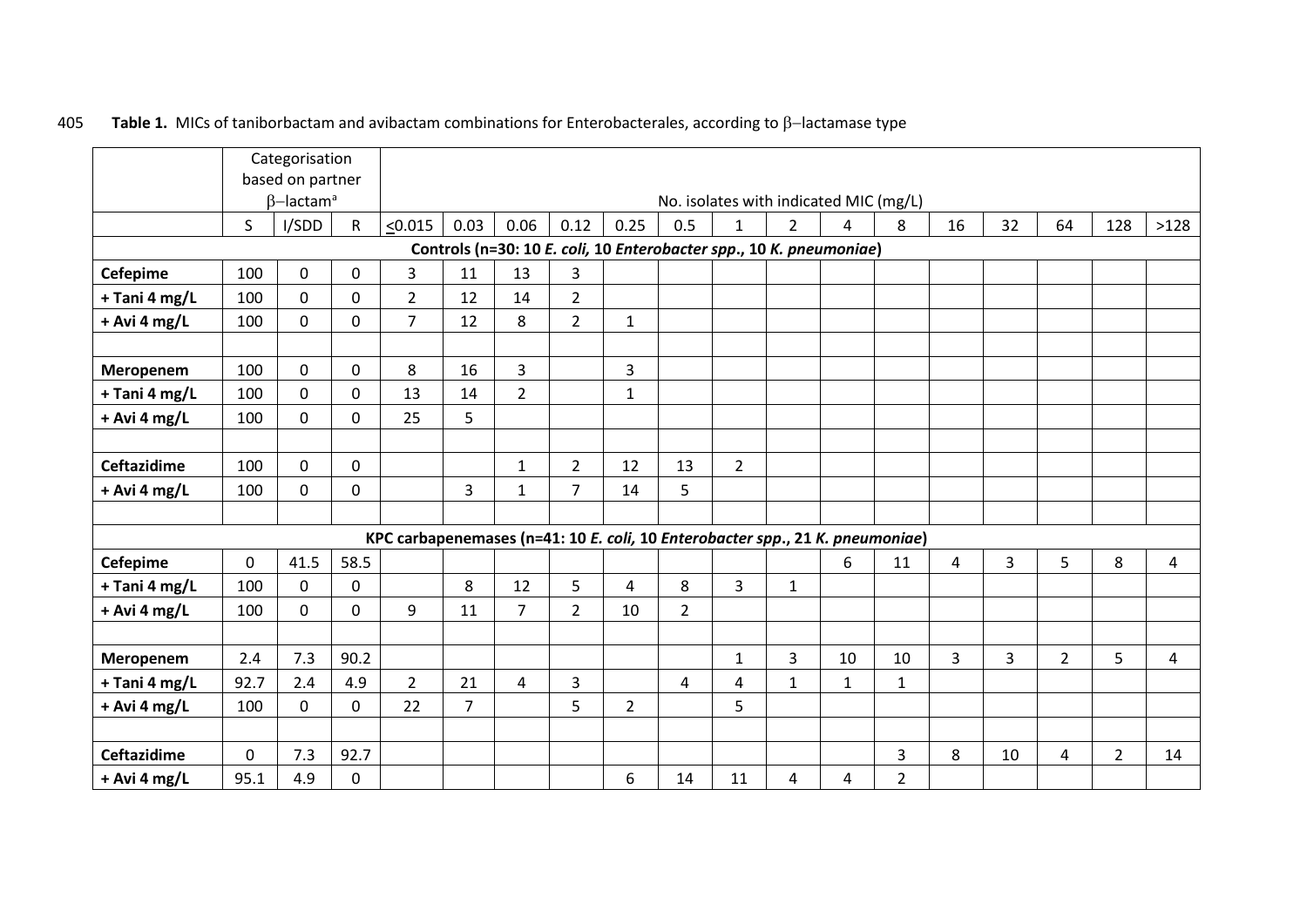|                    |             |             |              | IMI/NMC/SME carbapenemase (n=4: 3 Enterobacter spp. with IMI enzymes; 1 Serratia marcescens with SME-1) |                |                |                |                |                |                |                |                |                |              |                |                |                |              |
|--------------------|-------------|-------------|--------------|---------------------------------------------------------------------------------------------------------|----------------|----------------|----------------|----------------|----------------|----------------|----------------|----------------|----------------|--------------|----------------|----------------|----------------|--------------|
| <b>Cefepime</b>    | 100         | $\mathbf 0$ | $\mathbf{0}$ |                                                                                                         |                | $\mathbf{1}$   | $\mathbf{1}$   |                | $\overline{2}$ |                |                |                |                |              |                |                |                |              |
| + Tani 4 mg/L      | 100         | $\mathbf 0$ | 0            |                                                                                                         | $\mathbf{1}$   | $\mathbf{1}$   | $\mathbf{1}$   | $\mathbf{1}$   |                |                |                |                |                |              |                |                |                |              |
| + Avi 4 mg/L       | 100         | $\mathbf 0$ | $\mathbf 0$  |                                                                                                         | $\mathbf{1}$   |                | 3              |                |                |                |                |                |                |              |                |                |                |              |
|                    |             |             |              |                                                                                                         |                |                |                |                |                |                |                |                |                |              |                |                |                |              |
| Meropenem          | $\mathbf 0$ | $\mathbf 0$ | 100          |                                                                                                         |                |                |                |                |                |                |                |                | $\mathbf 1$    |              | $\overline{2}$ | $\mathbf{1}$   |                |              |
| + Tani 4 mg/L      | 100         | $\mathbf 0$ | $\mathbf 0$  |                                                                                                         |                | $\mathbf{1}$   | $\overline{2}$ | $\mathbf{1}$   |                |                |                |                |                |              |                |                |                |              |
| + Avi 4 mg/L       | 100         | $\mathbf 0$ | $\mathbf 0$  |                                                                                                         |                | $\overline{2}$ | $\overline{2}$ |                |                |                |                |                |                |              |                |                |                |              |
|                    |             |             |              |                                                                                                         |                |                |                |                |                |                |                |                |                |              |                |                |                |              |
| <b>Ceftazidime</b> | 75.0        | $\mathbf 0$ | 25.0         |                                                                                                         |                |                |                |                | $\overline{2}$ |                | $\mathbf{1}$   |                |                |              | $\mathbf{1}$   |                |                |              |
| + Avi 4 mg/L       | 100         | $\mathbf 0$ | $\mathbf 0$  |                                                                                                         |                |                |                |                | $\overline{2}$ | $\mathbf{1}$   | $\mathbf{1}$   |                |                |              |                |                |                |              |
|                    |             |             |              |                                                                                                         |                |                |                |                |                |                |                |                |                |              |                |                |                |              |
|                    |             |             |              | OXA-48 carbapenemases (n=40: 10 E. coli, 10 Enterobacter spp., 20 K. pneumoniae)                        |                |                |                |                |                |                |                |                |                |              |                |                |                |              |
| <b>Cefepime</b>    | 50          | 12.5        | 37.5         |                                                                                                         |                |                |                | $\overline{7}$ | $\overline{2}$ | $\overline{7}$ | 4              | $\overline{2}$ | $\overline{3}$ | $\mathbf{1}$ | 5              | $\overline{2}$ | 4              | 3            |
| + Tani 4 mg/L      | 100         | $\mathbf 0$ | 0            |                                                                                                         | $\overline{2}$ | 9              | 6              | 9              | 6              | 5              | 3              |                |                |              |                |                |                |              |
| + Avi 4 mg/L       | 100         | $\mathbf 0$ | $\mathbf 0$  |                                                                                                         | 7              | 13             | 8              | 5              | $\overline{7}$ |                |                |                |                |              |                |                |                |              |
|                    |             |             |              |                                                                                                         |                |                |                |                |                |                |                |                |                |              |                |                |                |              |
| Meropenem          | 17.5        | 32.5        | 50           |                                                                                                         |                |                | $\mathbf{1}$   |                |                | 6              | 13             | 5              | $\mathbf{1}$   | 5            | 4              | $\overline{2}$ | 3              |              |
| + Tani 4 mg/L      | 67.5        | 12.5        | 20           |                                                                                                         |                | 6              | 13             | $\mathbf{1}$   | 5              | $\overline{2}$ | 5              | 3              | 4              | $\mathbf 1$  |                |                |                |              |
| + Avi 4 mg/L       | 95.0        | 2.5         | 2.5          | $\overline{3}$                                                                                          | 14             | 8              | 5              | $\mathbf{1}$   | $\overline{2}$ | 5              | $\mathbf{1}$   | $\mathbf{1}$   |                |              |                |                |                |              |
|                    |             |             |              |                                                                                                         |                |                |                |                |                |                |                |                |                |              |                |                |                |              |
| <b>Ceftazidime</b> | 60          | 5.0         | 35.0         |                                                                                                         |                |                |                | $\overline{2}$ | $\overline{7}$ | $\overline{3}$ | $\overline{7}$ | 5              | $\overline{2}$ |              | $\mathbf{1}$   | $\overline{3}$ | 6              | 4            |
| + Avi 4 mg/L       | 100         | $\mathbf 0$ | $\mathbf 0$  |                                                                                                         |                |                | 3              | 11             | 15             | 11             |                |                |                |              |                |                |                |              |
|                    |             |             |              |                                                                                                         |                |                |                |                |                |                |                |                |                |              |                |                |                |              |
|                    |             |             |              | NDM carbapenemases (n=40: 10 E. coli, 10 Enterobacter spp., 20 K. pneumoniae)                           |                |                |                |                |                |                |                |                |                |              |                |                |                |              |
| <b>Cefepime</b>    | 0           | $\mathbf 0$ | 100          |                                                                                                         |                |                |                |                |                |                |                |                |                |              | $\overline{2}$ | 11             | 8              | 19           |
| + Tani 4 mg/L      | 62.5        | 17.5        | 20           |                                                                                                         |                |                |                | $\mathbf{1}$   | 12             | $\overline{2}$ | 10             | 6              | $\mathbf 1$    | $\mathbf{1}$ | $\overline{2}$ | 4              |                | $\mathbf{1}$ |
| + Avi 4 mg/L       | 2.5         | 2.5         | 95.0         |                                                                                                         |                |                |                |                |                | 1              |                |                | $\mathbf{1}$   | 3            | 6              | 10             | $\overline{7}$ | 12           |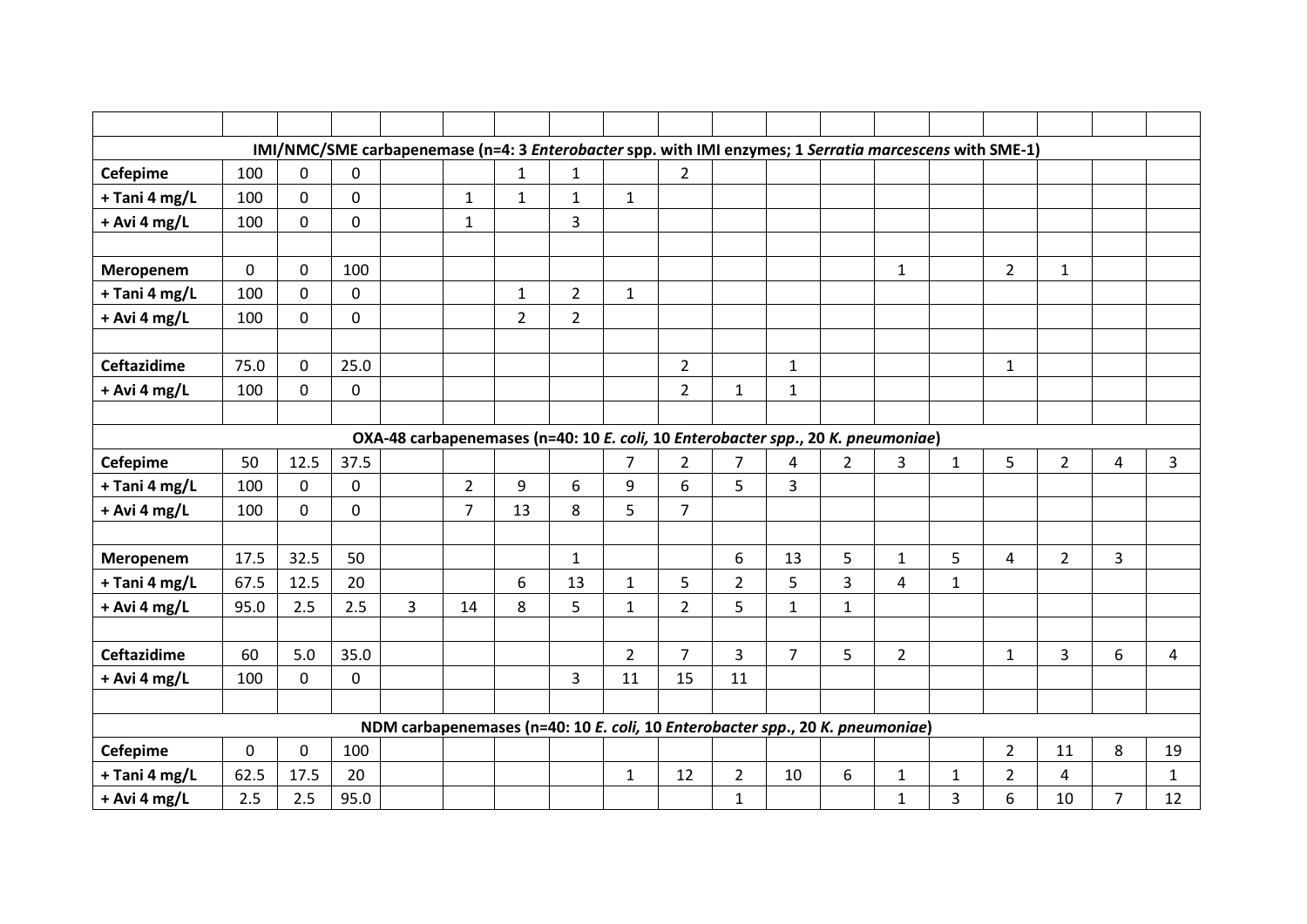| Meropenem          | 2.5         | $\mathbf 0$ | 97.5        |                                                                               |              | $\mathbf{1}$ |              |    |                |                |                |                | $\mathbf{1}$   | 6              | 6              | 16             | 8              | $2^{\circ}$  |
|--------------------|-------------|-------------|-------------|-------------------------------------------------------------------------------|--------------|--------------|--------------|----|----------------|----------------|----------------|----------------|----------------|----------------|----------------|----------------|----------------|--------------|
| + Tani 4 mg/L      | 67.5        | 17.5        | 15.0        |                                                                               | $\mathbf{1}$ |              |              | 15 | 4              | $\overline{7}$ | $\overline{7}$ | $\mathbf{1}$   | $\overline{3}$ |                |                |                |                | $2^{\circ}$  |
| $+$ Avi 4 mg/L     | 2.5         | $\mathbf 0$ | 97.5        | $\mathbf{1}$                                                                  |              |              |              |    |                |                |                | $\mathbf{1}$   | $\overline{3}$ | 9              | 8              | 13             | $\overline{3}$ | $2^{\circ}$  |
|                    |             |             |             |                                                                               |              |              |              |    |                |                |                |                |                |                |                |                |                |              |
| <b>Ceftazidime</b> | $\mathbf 0$ | $\mathbf 0$ | 100         |                                                                               |              |              |              |    |                |                |                |                |                |                |                |                |                | 40           |
| $+$ Avi 4 mg/L     | 2.5         | $\mathbf 0$ | 97.5        |                                                                               |              |              |              |    |                |                |                | $\mathbf{1}$   |                |                |                |                |                | 39           |
|                    |             |             |             |                                                                               |              |              |              |    |                |                |                |                |                |                |                |                |                |              |
|                    |             |             |             | VIM carbapenemases (n=40: 10 E. coli, 10 Enterobacter spp., 20 K. pneumoniae) |              |              |              |    |                |                |                |                |                |                |                |                |                |              |
| <b>Cefepime</b>    | 15.0        | 27.5        | 57.5        |                                                                               |              |              |              |    | $\mathbf{1}$   |                | 5              | $\overline{7}$ | $\overline{4}$ | 6              | 5              | 6              | $\overline{2}$ | 4            |
| + Tani 4 mg/L      | 92.5        | 7.5         | $\mathbf 0$ |                                                                               |              | 8            | 10           | 8  | 5              | 6              |                | $\mathbf{1}$   | $\overline{2}$ |                |                |                |                |              |
| + Avi 4 mg/L       | 60          | 20          | 20          |                                                                               |              |              |              |    | $\overline{2}$ | 8              | 14             | 5              | $\overline{3}$ | $\overline{3}$ |                | $\mathbf{1}$   |                | 4            |
|                    |             |             |             |                                                                               |              |              |              |    |                |                |                |                |                |                |                |                |                |              |
| Meropenem          | $\mathbf 0$ | 10          | 90          |                                                                               |              |              |              |    |                |                | $\overline{4}$ | 11             | 14             | $\overline{7}$ | $\overline{2}$ | $\mathbf{1}$   | $\mathbf{1}$   |              |
| + Tani 4 mg/L      | 97.5        | $\mathbf 0$ | 2.5         | $\mathbf{1}$                                                                  | 19           | 8            | 8            |    | $\mathbf{1}$   | $\overline{2}$ |                | $\mathbf{1}$   |                |                |                |                |                |              |
| + Avi 4 mg/L       | 12.5        | 15.0        | 72.5        |                                                                               |              |              |              |    | 3              | $\overline{2}$ | 6              | 11             | 10             | 6              | $\mathbf{1}$   |                | $\mathbf{1}$   |              |
|                    |             |             |             |                                                                               |              |              |              |    |                |                |                |                |                |                |                |                |                |              |
| <b>Ceftazidime</b> | $\mathbf 0$ | $\mathbf 0$ | 100         |                                                                               |              |              |              |    |                |                |                |                |                |                | 4              | 4              | 9              | 23           |
| + Avi 4 mg/L       | 2.5         | $\mathbf 0$ | 97.5        |                                                                               |              |              |              |    |                | $\mathbf{1}$   |                |                |                | 8              | 12             | 6              | 9              | 4            |
|                    |             |             |             |                                                                               |              |              |              |    |                |                |                |                |                |                |                |                |                |              |
|                    |             |             |             | IMP carbapenemases (n=13: 5 E. coli, 3 Enterobacter spp., 5 K. pneumoniae)    |              |              |              |    |                |                |                |                |                |                |                |                |                |              |
| Cefepime           | $\mathbf 0$ | 30.8        | 69.2        |                                                                               |              |              |              |    |                |                |                | $\overline{2}$ | $\overline{2}$ | $\mathbf{1}$   | 4              | 3              |                | $\mathbf{1}$ |
| + Tani 4 mg/L      | $\mathbf 0$ | 30.8        | 69.2        |                                                                               |              |              |              |    |                |                |                | $\overline{3}$ | $\mathbf{1}$   | 5              | $\overline{2}$ | $\overline{2}$ |                |              |
| + Avi 4 mg/L       | 7.7         | 23.1        | 69.2        |                                                                               |              |              |              |    |                |                | $\mathbf{1}$   | $\overline{2}$ | $\mathbf{1}$   | $\mathbf{1}$   | 4              | $\overline{2}$ | $\overline{2}$ |              |
|                    |             |             |             |                                                                               |              |              |              |    |                |                |                |                |                |                |                |                |                |              |
| Meropenem          | 23.1        | 7.7         | 69.2        |                                                                               |              |              |              |    | $\mathbf{1}$   | $\overline{2}$ | $\mathbf{1}$   | $\mathbf{3}$   | $\mathbf{1}$   | 3              | $2^{\circ}$    |                |                |              |
| + Tani 4 mg/L      | 23.1        | 15.4        | 61.5        |                                                                               |              |              |              |    | $\mathbf{1}$   | $\overline{2}$ | $\overline{2}$ | $\overline{2}$ |                | $\overline{4}$ | 2 <sup>1</sup> |                |                |              |
| + Avi 4 mg/L       | 23.1        | 23.1        | 53.8        |                                                                               |              |              | $\mathbf{1}$ |    | $\mathbf{1}$   | $\mathbf{1}$   | 3              | $\mathbf{1}$   | $\overline{2}$ | $\overline{3}$ | $\mathbf{1}$   |                |                |              |
|                    |             |             |             |                                                                               |              |              |              |    |                |                |                |                |                |                |                |                |                |              |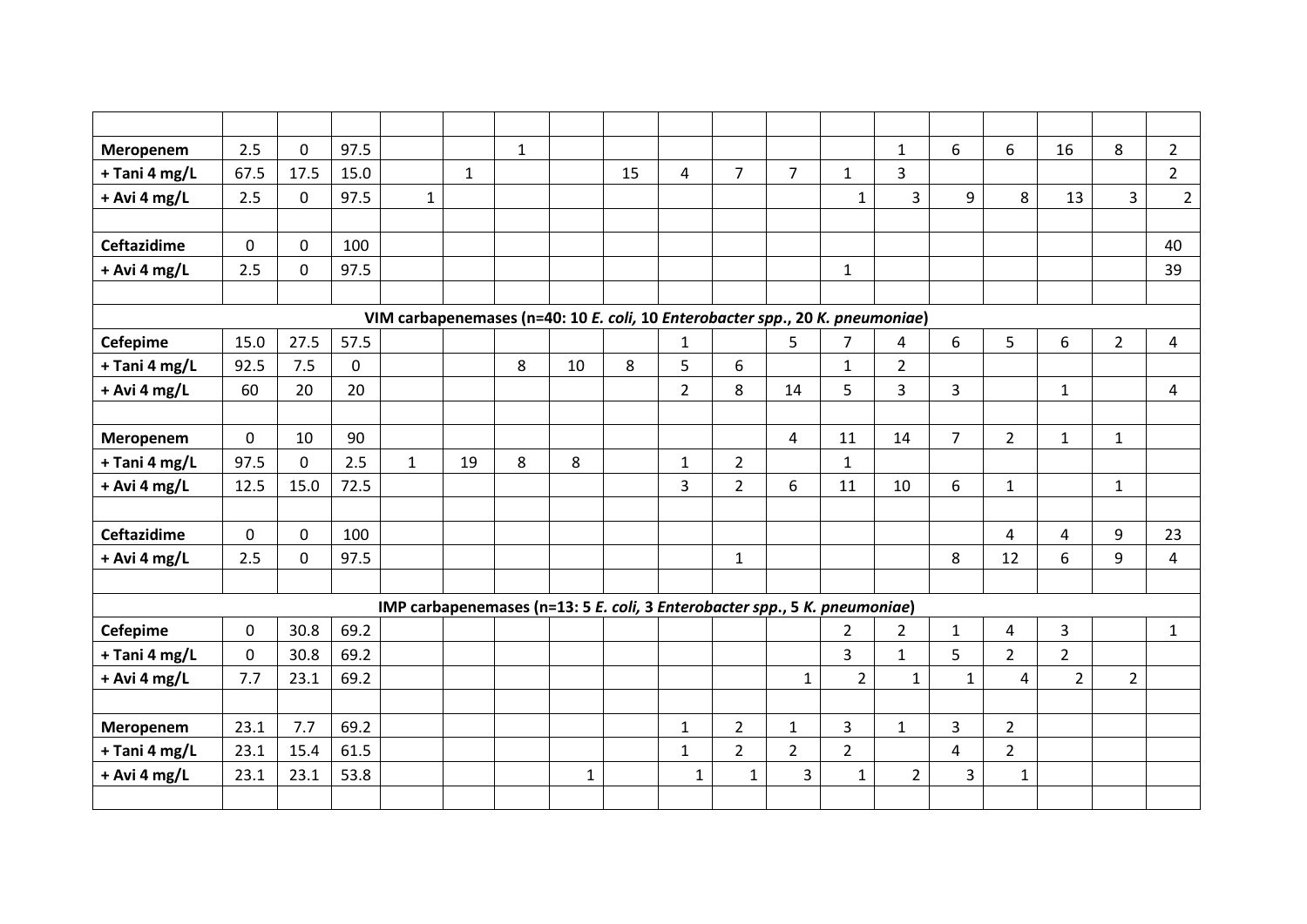| <b>Ceftazidime</b> | $\mathbf 0$  | $\mathbf 0$ | 100         |              |              |              |                                                     |                |                |              |                |                |                |              |                |              |                | 13 |
|--------------------|--------------|-------------|-------------|--------------|--------------|--------------|-----------------------------------------------------|----------------|----------------|--------------|----------------|----------------|----------------|--------------|----------------|--------------|----------------|----|
| + Avi 4 mg/L       | $\mathbf 0$  | $\mathbf 0$ | 100         |              |              |              |                                                     |                |                |              |                |                |                |              |                | $\mathbf{1}$ | $\overline{2}$ | 10 |
|                    |              |             |             |              |              |              | ESBL + impermeability (n=20, all K. pneumoniae)     |                |                |              |                |                |                |              |                |              |                |    |
| <b>Cefepime</b>    | $\Omega$     | $5.0$       | 95.0        |              |              |              |                                                     |                |                |              |                | $\mathbf{1}$   |                |              | $\overline{2}$ |              | $\mathbf{1}$   | 16 |
| + Tani 4 mg/L      | 65.0         | 25.0        | 10          |              |              |              | $\mathbf 1$                                         | $\mathbf{1}$   | $\overline{4}$ | 4            | $\overline{3}$ | 4              | $\mathbf 1$    | $\mathbf{1}$ |                | $\mathbf{1}$ |                |    |
| + Avi 4 mg/L       | 100          | $\mathbf 0$ | 0           |              |              |              | 3                                                   | 11             | $\overline{2}$ | 4            |                |                |                |              |                |              |                |    |
|                    |              |             |             |              |              |              |                                                     |                |                |              |                |                |                |              |                |              |                |    |
| Meropenem          | 30           | 10          | 60          |              |              |              | $\mathbf{1}$                                        | $\overline{2}$ | $\overline{3}$ |              | $\overline{2}$ | 4              | 5              | 3            |                |              |                |    |
| + Tani 4 mg/L      | 80           | 5.0         | 15.0        |              | $\mathbf{1}$ | $\mathbf{1}$ | $\overline{3}$                                      | $\overline{2}$ | 9              |              | $\mathbf{1}$   | $\overline{3}$ |                |              |                |              |                |    |
| + Avi 4 mg/L       | 90           | 5.0         | 5.0         | $\mathbf{1}$ | $\mathbf{1}$ | 3            | 5                                                   | 5              | 3              |              | $\mathbf{1}$   | $\mathbf{1}$   |                |              |                |              |                |    |
|                    |              |             |             |              |              |              |                                                     |                |                |              |                |                |                |              |                |              |                |    |
| <b>Ceftazidime</b> | $\mathbf{0}$ | $\Omega$    | 100         |              |              |              |                                                     |                |                |              |                |                |                |              | $\mathbf{1}$   | 4            | 4              | 11 |
| + Avi 4 mg/L       | 100          | $\mathbf 0$ | 0           |              |              |              |                                                     | $\overline{3}$ | $\overline{3}$ | 8            | 6              |                |                |              |                |              |                |    |
|                    |              |             |             |              |              |              |                                                     |                |                |              |                |                |                |              |                |              |                |    |
|                    |              |             |             |              |              |              | AmpC + impermeability (n=20, all Enterobacter spp.) |                |                |              |                |                |                |              |                |              |                |    |
| <b>Cefepime</b>    | 55.0         | 30          | 15.0        |              |              |              |                                                     | $\mathbf{1}$   | $\mathbf{1}$   | 3            | 6              | 4              | $\overline{2}$ | 3            |                |              |                |    |
| + Tani 4 mg/L      | 95.0         | 5.0         | 0           |              |              |              | 3                                                   | 4              | 12             |              |                | $\mathbf{1}$   |                |              |                |              |                |    |
| + Avi 4 mg/L       | 100          | $\mathbf 0$ | 0           |              |              |              | $\mathbf{1}$                                        | 12             | 6              |              | $\mathbf{1}$   |                |                |              |                |              |                |    |
|                    |              |             |             |              |              |              |                                                     |                |                |              |                |                |                |              |                |              |                |    |
| Meropenem          | 30           | 20          | 50          |              |              |              |                                                     |                |                | 6            | $\overline{4}$ | $\overline{7}$ | 3              |              |                |              |                |    |
| + Tani 4 mg/L      | 95.0         | $\mathbf 0$ | 5.0         |              |              | $\mathbf{1}$ | 4                                                   | $\overline{7}$ | 6              | $\mathbf{1}$ |                | $\mathbf{1}$   |                |              |                |              |                |    |
| + Avi 4 mg/L       | 95.0         | 5.0         | $\mathbf 0$ |              |              | 3            | 11                                                  | 5              |                |              | $\mathbf{1}$   |                |                |              |                |              |                |    |
|                    |              |             |             |              |              |              |                                                     |                |                |              |                |                |                |              |                |              |                |    |
| <b>Ceftazidime</b> | $\mathbf 0$  | $\mathbf 0$ | 100         |              |              |              |                                                     |                |                |              |                |                |                | $\mathbf{1}$ | $\mathbf{1}$   | 4            | 9              | 5  |
| + Avi 4 mg/L       | 95.0         | $\mathbf 0$ | 5.0         |              |              |              |                                                     |                | $\overline{2}$ | 13           | 3              | 1              |                |              | $\mathbf{1}$   |              |                |    |

406 Based on current CLSI breakpoints for cefepime (S  $\leq$  2, R >8 mg/L) and meropenem (S  $\leq$  1, R >4 mg/L) and for ceftazidime/avibactam, (R  $\leq$ 8, R >8 mg/L);

407 Abbreviations: S, susceptible; I, intermediate; SDD, Susceptible-dose dependent; R, resistant; Avi, avibactam; Tani, taniborbactam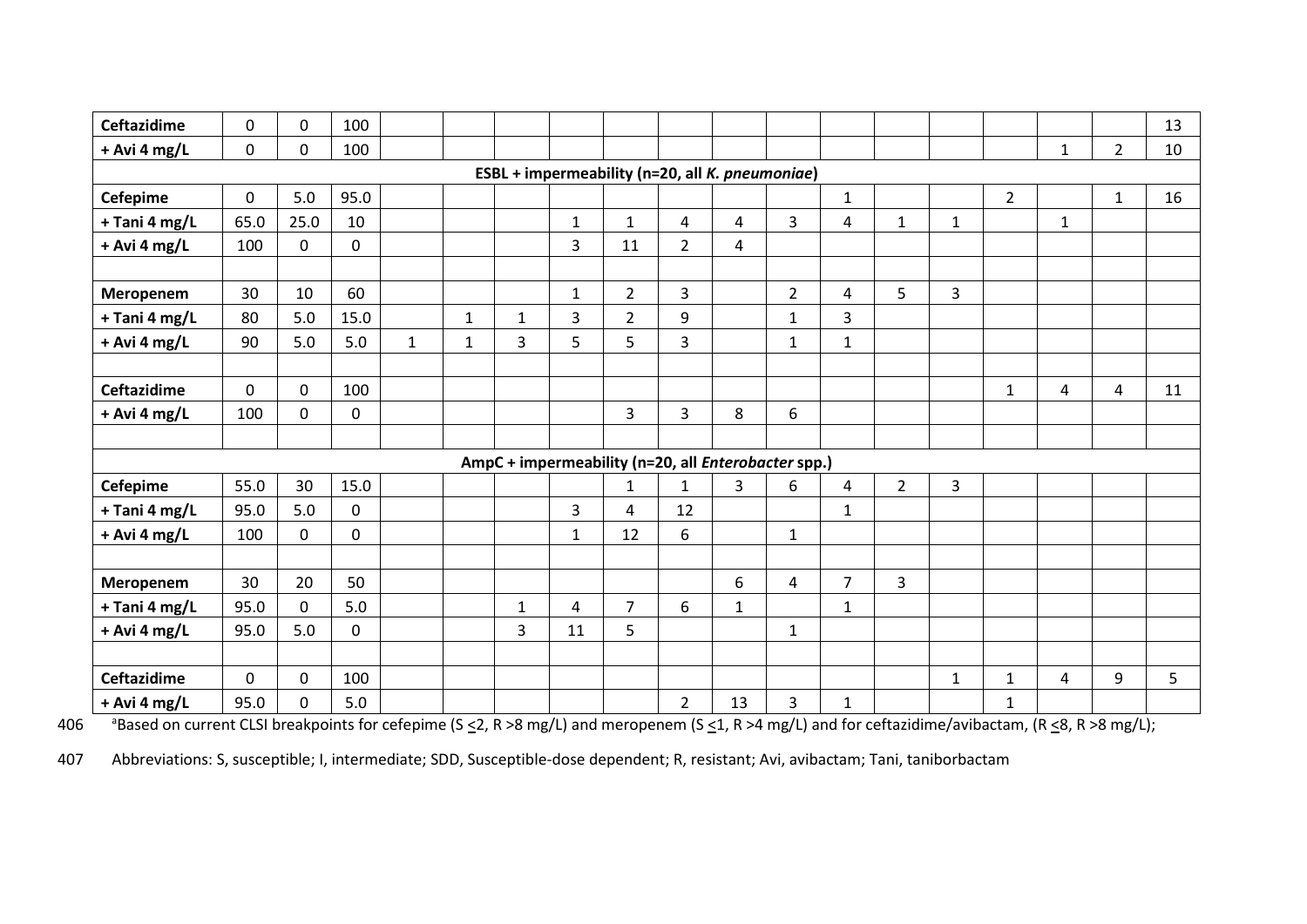|                    |             | Categorisation<br>based on partner |             |              |              |              |                |                             |                |                                         |                |                |                |                |                |                |                |                |
|--------------------|-------------|------------------------------------|-------------|--------------|--------------|--------------|----------------|-----------------------------|----------------|-----------------------------------------|----------------|----------------|----------------|----------------|----------------|----------------|----------------|----------------|
|                    |             | $\beta$ -lactam                    |             |              |              |              |                |                             |                | No. isolates with indicated MIC (mg/L)  |                |                |                |                |                |                |                |                |
|                    | S           |                                    | R           | < 0.015      | 0.03         | 0.06         | 0.12           | 0.25                        | 0.5            | 1                                       | $\overline{2}$ | 4              | 8              | 16             | 32             | 64             | 128            | >128           |
|                    |             |                                    |             |              |              |              |                | P. aeruginosa controls (=9) |                |                                         |                |                |                |                |                |                |                |                |
| <b>Cefepime</b>    | 77.8        | 22.2                               | $\mathbf 0$ |              |              |              |                |                             |                | $\overline{2}$                          | $\mathbf{1}$   | 3              | $\mathbf{1}$   | $\overline{2}$ |                |                |                |                |
| + Tani 4 mg/L      | 77.8        | 22.2                               | $\mathbf 0$ |              |              |              |                |                             |                | $\overline{2}$                          | $\mathbf{1}$   | 4              |                | $\overline{2}$ |                |                |                |                |
| $+$ Avi 4 mg/L     | 100         | 0                                  | $\pmb{0}$   |              |              |              |                |                             | $\mathbf{1}$   | $\mathbf{1}$                            | $\overline{2}$ | 3              | $\overline{2}$ |                |                |                |                |                |
| Meropenem          | 100         | 0                                  | 0           |              |              | $\mathbf{1}$ | $\overline{2}$ | $\overline{2}$              | $\overline{2}$ | $\overline{2}$                          |                |                |                |                |                |                |                |                |
|                    |             |                                    |             |              |              |              |                |                             |                |                                         |                |                |                |                |                |                |                |                |
| + Tani 4 mg/L      | 100         | $\mathbf 0$                        | $\mathbf 0$ |              | $\mathbf{1}$ |              | $\mathbf{1}$   | 4                           | $\mathbf{1}$   | $\overline{2}$                          |                |                |                |                |                |                |                |                |
| + Avi 4 mg/L       | 100         | $\mathbf 0$                        | $\mathbf 0$ | $\mathbf{1}$ |              |              | $\overline{2}$ | 4                           |                | $\overline{2}$                          |                |                |                |                |                |                |                |                |
| <b>Ceftazidime</b> | 88.9        | $\Omega$                           | 11.1        |              |              |              |                |                             |                |                                         | 5              | $\overline{3}$ |                |                | $\mathbf{1}$   |                |                |                |
| + Avi 4 mg/L       | 100         | 0                                  | $\mathbf 0$ |              |              |              |                |                             |                | $\mathbf{1}$                            | 4              | 3              | $\mathbf{1}$   |                |                |                |                |                |
|                    |             |                                    |             |              |              |              |                |                             |                |                                         |                |                |                |                |                |                |                |                |
|                    |             |                                    |             |              |              |              |                |                             |                | P. aeruginosa VIM carbapenemases (n=20) |                |                |                |                |                |                |                |                |
| <b>Cefepime</b>    | $\mathbf 0$ | 10                                 | 90          |              |              |              |                |                             |                |                                         |                |                |                | $\overline{2}$ | 5              | $\mathbf{1}$   | 5              | $\overline{7}$ |
| + Tani 4 mg/L      | 35.0        | 15.0                               | 50          |              |              |              |                |                             |                | $\mathbf{1}$                            |                | $\mathbf{1}$   | $5\phantom{.}$ | 3              |                | $\mathbf{1}$   | $\overline{7}$ | $\overline{2}$ |
| + Avi 4 mg/L       | $\mathbf 0$ | 20                                 | 80          |              |              |              |                |                             |                |                                         |                |                |                | 4              | 6              | 5              | $\overline{2}$ | 3              |
|                    |             |                                    |             |              |              |              |                |                             |                |                                         |                |                |                |                |                |                |                |                |
| Meropenem          | $\mathbf 0$ | 5.0                                | 95.0        |              |              |              |                |                             |                |                                         |                | $\mathbf{1}$   |                |                | $\overline{4}$ | $\overline{4}$ | 5              | 6              |
| + Tani 4 mg/L      | 15.0        | 15.0                               | 70          |              |              |              |                | 1                           |                |                                         | 2              | 3              | 4              | $\overline{2}$ | 3              | $\overline{2}$ |                | 3              |
| + Avi 4 mg/L       | $\mathbf 0$ | 5.0                                | 95.0        |              |              |              |                |                             |                |                                         |                | $\mathbf{1}$   |                |                | 4              | 5              | 4              | 6              |
|                    |             |                                    |             |              |              |              |                |                             |                |                                         |                |                |                |                |                |                |                |                |
| <b>Ceftazidime</b> | $\mathbf 0$ | $\mathbf 0$                        | 100         |              |              |              |                |                             |                |                                         |                |                |                |                | $\overline{3}$ | 5              | 5              | $\overline{7}$ |
| $+$ Avi 4 mg/L     | 0           | 0                                  | 100         |              |              |              |                |                             |                |                                         |                |                |                |                | 3              | 5              | 6              | 6              |

# a08 **Table 2** MICs of taniborbactam and avibactam combinations for non-fermenters, according to β-lactamase type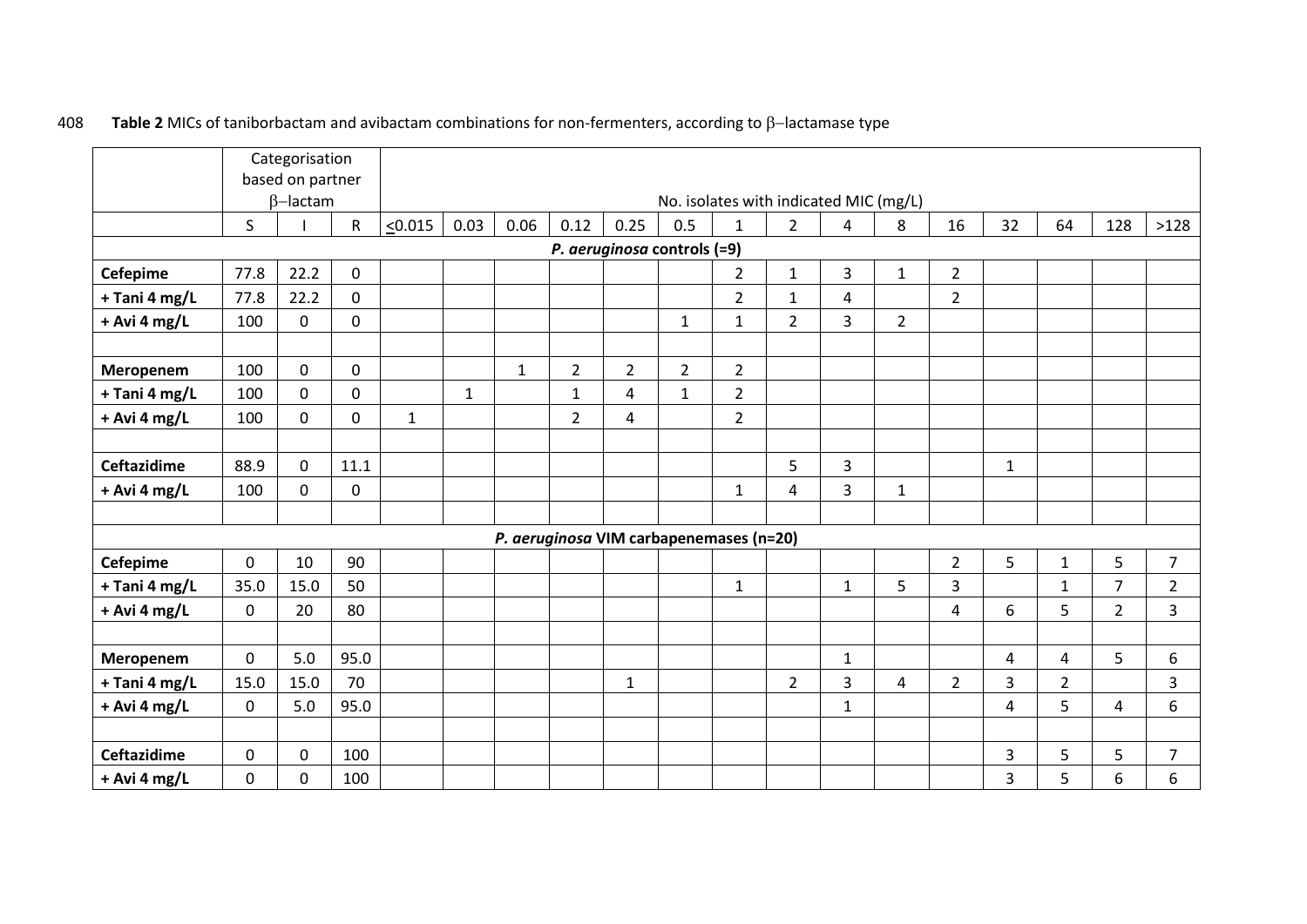|                    |             |             |             | P. aeruginosa NDM/SPM carbapenemases (n=4: 3 with NDM and 1 with SPM enzymes) |  |              |                                        |                |                |                |                |   |                |              |    |              |                |
|--------------------|-------------|-------------|-------------|-------------------------------------------------------------------------------|--|--------------|----------------------------------------|----------------|----------------|----------------|----------------|---|----------------|--------------|----|--------------|----------------|
| <b>Cefepime</b>    | $\mathbf 0$ | $\mathbf 0$ | 100         |                                                                               |  |              |                                        |                |                |                |                |   |                |              |    |              | 4              |
| + Tani 4 mg/L      | $\mathbf 0$ | $\mathbf 0$ | 100         |                                                                               |  |              |                                        |                |                |                |                |   |                |              |    |              | 4              |
| + Avi 4 mg/L       | $\pmb{0}$   | $\mathbf 0$ | 100         |                                                                               |  |              |                                        |                |                |                |                |   |                |              |    |              | 4              |
|                    |             |             |             |                                                                               |  |              |                                        |                |                |                |                |   |                |              |    |              |                |
| Meropenem          | $\mathbf 0$ | $\mathbf 0$ | 100         |                                                                               |  |              |                                        |                |                |                |                |   |                |              |    |              | 4              |
| + Tani 4 mg/L      | $\mathbf 0$ | $\mathbf 0$ | 100         |                                                                               |  |              |                                        |                |                |                |                |   |                |              |    |              | 4              |
| + Avi 4 mg/L       | 0           | $\pmb{0}$   | 100         |                                                                               |  |              |                                        |                |                |                |                |   |                |              |    |              | 4              |
|                    |             |             |             |                                                                               |  |              |                                        |                |                |                |                |   |                |              |    |              |                |
| <b>Ceftazidime</b> | $\mathbf 0$ | $\mathbf 0$ | 100         |                                                                               |  |              |                                        |                |                |                |                |   |                |              |    |              | 4              |
| + Avi 4 mg/L       | $\mathbf 0$ | $\mathbf 0$ | 100         |                                                                               |  |              |                                        |                |                |                |                |   |                |              |    |              | $\overline{4}$ |
|                    |             |             |             |                                                                               |  |              |                                        |                |                |                |                |   |                |              |    |              |                |
|                    |             |             |             |                                                                               |  |              | Acinetobacter controls (n=10)          |                |                |                |                |   |                |              |    |              |                |
| <b>Cefepime</b>    | 90          | $\mathbf 0$ | 10          |                                                                               |  |              |                                        |                | $\overline{2}$ | 5              | $\overline{2}$ |   |                | $\mathbf{1}$ |    |              |                |
| + Tani 4 mg/L      | 90          | $\mathbf 0$ | 10          |                                                                               |  |              |                                        |                | $\mathbf 1$    | 6              | $\overline{2}$ |   |                | $\mathbf{1}$ |    |              |                |
| + Tani 8 mg/L      | 90          | $\mathbf 0$ | 10          |                                                                               |  |              |                                        |                | $\mathbf 1$    | 6              | $\overline{2}$ |   |                | $\mathbf{1}$ |    |              |                |
| + Avi 4 mg/L       | 90          | $\mathbf 0$ | 10          |                                                                               |  |              |                                        |                | $\mathbf 1$    | 4              | $\mathbf{1}$   | 3 |                | $\mathbf{1}$ |    |              |                |
|                    |             |             |             |                                                                               |  |              |                                        |                |                |                |                |   |                |              |    |              |                |
| Meropenem          | 100         | $\mathbf 0$ | $\mathbf 0$ |                                                                               |  | $\mathbf{1}$ | 6                                      | $\overline{2}$ | $\mathbf{1}$   |                |                |   |                |              |    |              |                |
| + Tani 4 mg/L      | 100         | $\pmb{0}$   | $\mathbf 0$ |                                                                               |  | $\mathbf{1}$ | 6                                      | $\overline{2}$ | $\mathbf{1}$   |                |                |   |                |              |    |              |                |
| + Tani 8 mg/L      | 100         | $\mathbf 0$ | $\mathbf 0$ |                                                                               |  | $\mathbf{1}$ | 6                                      | $\overline{2}$ | $\mathbf{1}$   |                |                |   |                |              |    |              |                |
| + Avi 4 mg/L       | 100         | $\mathbf 0$ | $\mathbf 0$ |                                                                               |  | $\mathbf{1}$ | 5                                      | 3              | $\mathbf{1}$   |                |                |   |                |              |    |              |                |
|                    |             |             |             |                                                                               |  |              |                                        |                |                |                |                |   |                |              |    |              |                |
| <b>Ceftazidime</b> | 100         | $\mathbf 0$ | $\mathbf 0$ |                                                                               |  |              |                                        |                |                | $\overline{2}$ | 5              | 3 |                |              |    |              |                |
| + Avi 4 mg/L       | 80          | 20          | $\mathbf 0$ |                                                                               |  |              |                                        |                |                | $\mathbf{1}$   | 4              | 3 | $\overline{2}$ |              |    |              |                |
|                    |             |             |             |                                                                               |  |              |                                        |                |                |                |                |   |                |              |    |              |                |
|                    |             |             |             |                                                                               |  |              | A. baumannii OXA carbapenemases (n=40) |                |                |                |                |   |                |              |    |              |                |
| Cefepime           | 2.5         | 5.0         | 92.5        |                                                                               |  |              |                                        |                |                |                | $\mathbf{1}$   |   | $\overline{2}$ | 23           | 12 | $\mathbf{1}$ | $\mathbf{1}$   |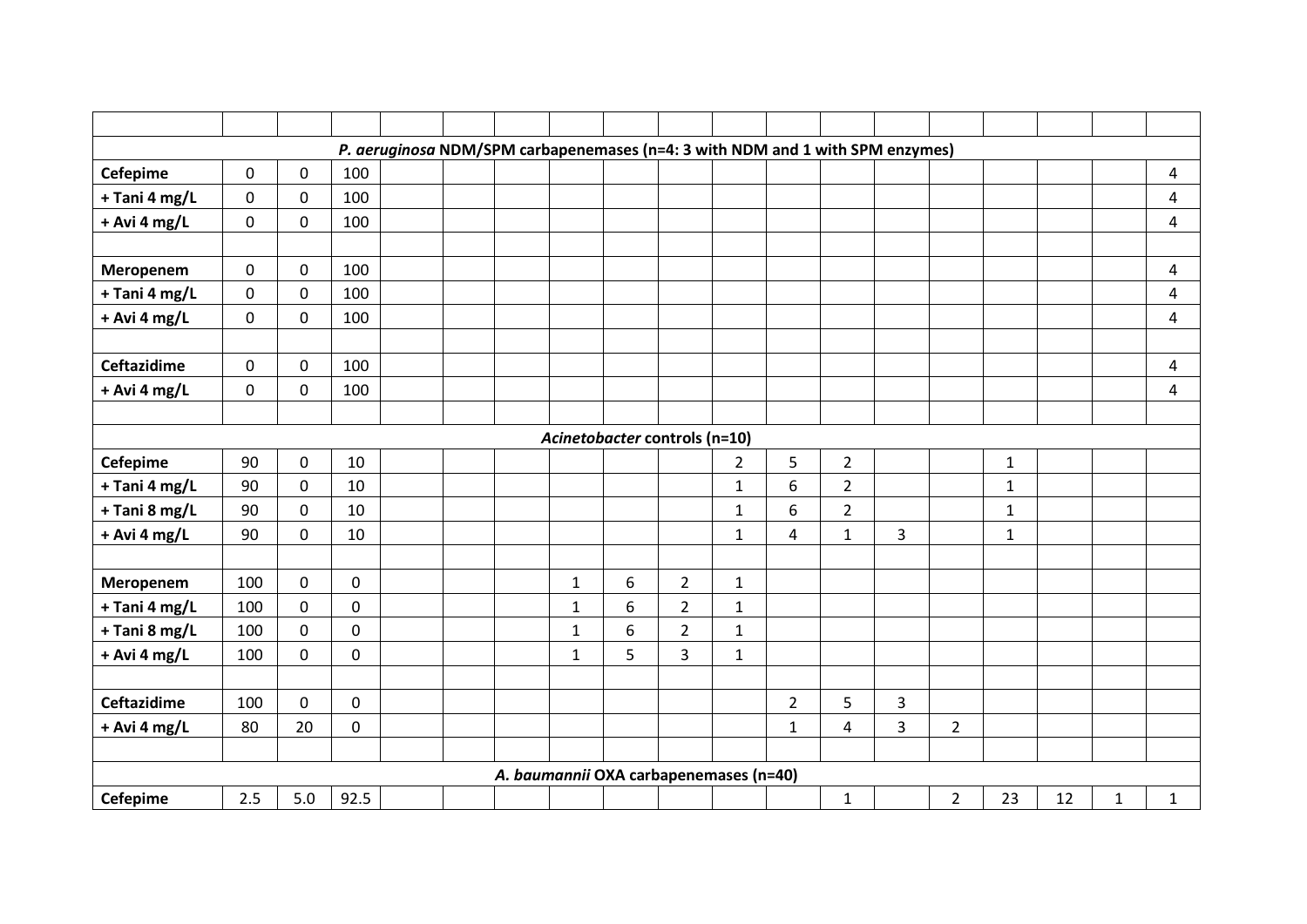| + Tani 4 mg/L      | 5.0         | 25.0        | 70           |  |  |                                        |  |                | $\overline{2}$ |                | 10             | 19             | 8              |                | $\mathbf{1}$   |
|--------------------|-------------|-------------|--------------|--|--|----------------------------------------|--|----------------|----------------|----------------|----------------|----------------|----------------|----------------|----------------|
| + Avi 4 mg/L       | 12.5        | 20          | 67.5         |  |  |                                        |  | $\mathbf{1}$   | $\overline{2}$ | $\overline{2}$ | 8              | 14             | 11             | $\overline{2}$ |                |
|                    |             |             |              |  |  |                                        |  |                |                |                |                |                |                |                |                |
| Meropenem          | 0           | 2.5         | 97.5         |  |  |                                        |  |                |                | $\mathbf{1}$   | 3              | 12             | 14             | $\overline{7}$ | 3              |
| + Tani 4 mg/L      | 0           | 2.5         | 97.5         |  |  |                                        |  |                |                | $\mathbf{1}$   | $\overline{4}$ | 13             | 12             | $\overline{7}$ | 3              |
| + Avi 4 mg/L       | 10          | 7.5         | 82.5         |  |  |                                        |  | $\overline{2}$ | $\overline{2}$ | 3              | 12             | 11             | 6              | 3              | $\mathbf{1}$   |
|                    |             |             |              |  |  |                                        |  |                |                |                |                |                |                |                |                |
| <b>Ceftazidime</b> | 2.5         | 2.5         | 95.0         |  |  |                                        |  |                |                | $\mathbf{1}$   | $\mathbf{1}$   | $\overline{2}$ | $\overline{2}$ | 16             | 18             |
| + Avi 4 mg/L       | 0           | 12.5        | 87.5         |  |  |                                        |  |                |                |                | 5              | $\overline{7}$ | 13             | 3              | 12             |
|                    |             |             |              |  |  |                                        |  |                |                |                |                |                |                |                |                |
|                    |             |             |              |  |  | A. baumannii NDM carbapenemases (n=10) |  |                |                |                |                |                |                |                |                |
| <b>Cefepime</b>    | $\pmb{0}$   | $\mathsf 0$ | 100          |  |  |                                        |  |                |                |                |                |                |                |                | 10             |
| + Tani 4 mg/L      | $\mathbf 0$ | $\mathsf 0$ | 100          |  |  |                                        |  |                |                |                |                |                |                | 4              | 6              |
| + Avi 4 mg/L       | 0           | $\mathbf 0$ | 100          |  |  |                                        |  |                |                |                |                |                |                |                | 10             |
|                    |             |             |              |  |  |                                        |  |                |                |                |                |                |                |                |                |
| Meropenem          | 0           | $\pmb{0}$   | 100          |  |  |                                        |  |                |                |                |                |                |                | 8              | $\overline{2}$ |
| + Tani 4 mg/L      | $\mathbf 0$ | $\mathbf 0$ | 100          |  |  |                                        |  |                |                |                |                | 4              | 6              |                |                |
| + Avi 4 mg/L       | 0           | $\mathbf 0$ | 100          |  |  |                                        |  |                |                |                |                |                | $\mathbf{1}$   | $\overline{7}$ | $2^{\circ}$    |
|                    |             |             |              |  |  |                                        |  |                |                |                |                |                |                |                |                |
| <b>Ceftazidime</b> | 0           | $\mathbf 0$ | 100          |  |  |                                        |  |                |                |                |                |                |                |                | 10             |
| + Avi 4 mg/L       | 0           | $\mathbf 0$ | 100          |  |  |                                        |  |                |                |                |                |                |                |                | 10             |
|                    |             |             |              |  |  |                                        |  |                |                |                |                |                |                |                |                |
|                    |             |             |              |  |  | E. meningoseptica (n=10)               |  |                |                |                |                |                |                |                |                |
| <b>Cefepime</b>    | $\mathbf 0$ | 60          | 40           |  |  |                                        |  |                |                |                | 6              | 4              |                |                |                |
| + Tani 4 mg/L      | 100         | $\mathbf 0$ | $\mathbf 0$  |  |  |                                        |  | $\mathbf{1}$   | 8              | $\mathbf{1}$   |                |                |                |                |                |
| + Avi 4 mg/L       | 100         | $\mathbf 0$ | $\mathsf{O}$ |  |  |                                        |  | 5              | 5              |                |                |                |                |                |                |
|                    |             |             |              |  |  |                                        |  |                |                |                |                |                |                |                |                |
| Meropenem          | $\mathbf 0$ | $\mathbf 0$ | 100          |  |  |                                        |  |                |                |                | $\mathbf 1$    | $\overline{3}$ | 3              | 3              |                |
| + Tani 4 mg/L      | 10          | 60          | 30           |  |  |                                        |  |                | $\mathbf{1}$   | 6              | 3              |                |                |                |                |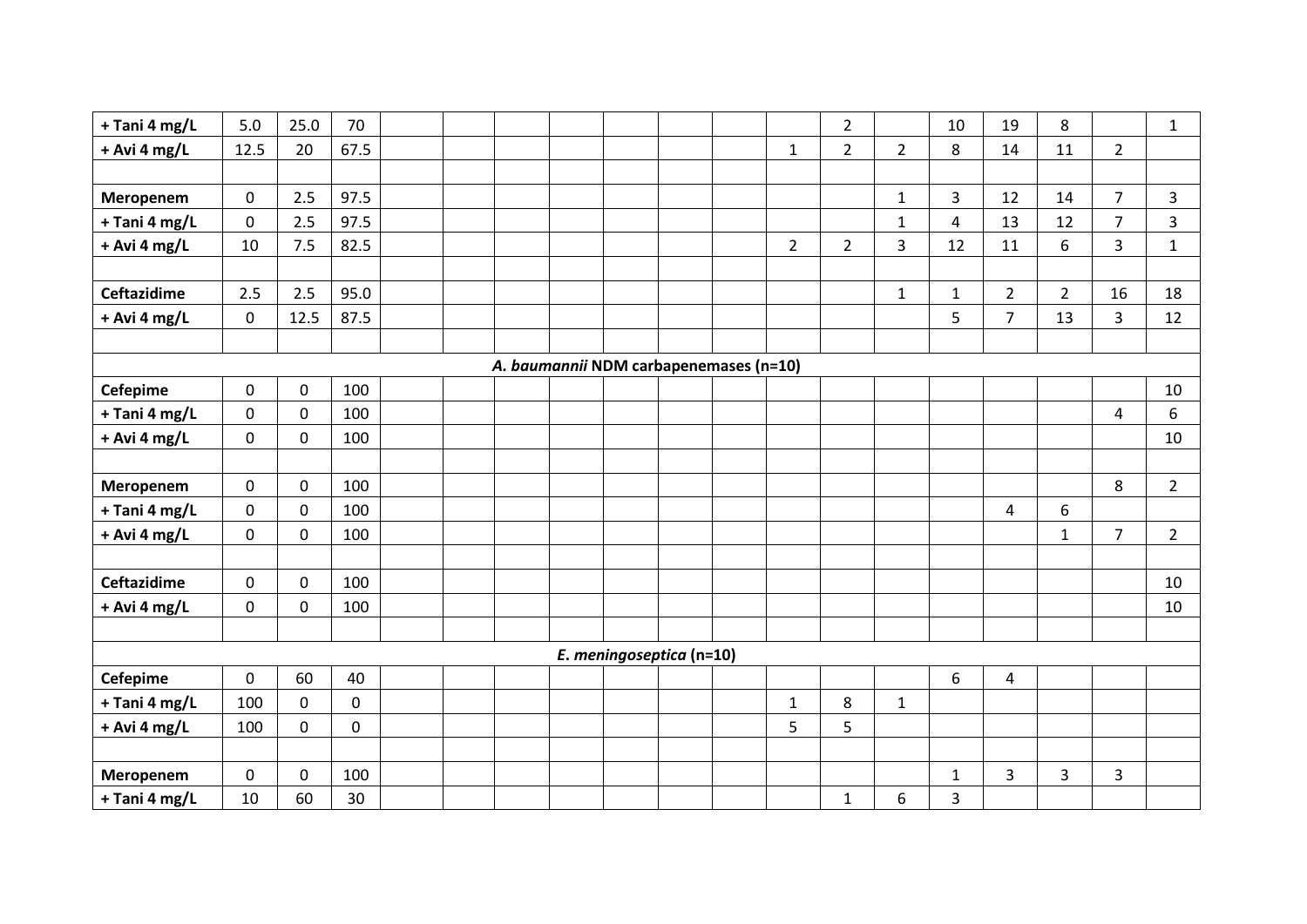| $+$ Avi 4 mg/L | 0           | 0           | 100 |  |  |                       |              |              |   |                |              |                | 3              | 5              | $\overline{2}$ |              |
|----------------|-------------|-------------|-----|--|--|-----------------------|--------------|--------------|---|----------------|--------------|----------------|----------------|----------------|----------------|--------------|
|                |             |             |     |  |  |                       |              |              |   |                |              |                |                |                |                |              |
| Ceftazidime    | $\mathbf 0$ | $\mathbf 0$ | 100 |  |  |                       |              |              |   |                |              |                |                |                | $\overline{2}$ | 8            |
| $+$ Avi 4 mg/L | 0           | 10          | 90  |  |  |                       |              |              |   |                |              | $\mathbf{1}$   |                | $\overline{7}$ |                |              |
|                |             |             |     |  |  |                       |              |              |   |                |              |                |                |                |                |              |
|                |             |             |     |  |  | S. maltophilia (n=10) |              |              |   |                |              |                |                |                |                |              |
| Cefepime       | 20          | 20          | 60  |  |  |                       |              | $\mathbf{1}$ |   |                | $\mathbf{1}$ | $\overline{2}$ | $\overline{2}$ | 3              | 1              |              |
| + Tani 4 mg/L  | 80          | 20          | 0   |  |  |                       | $\mathbf{1}$ |              | 1 | 3              | 3            | $\overline{2}$ |                |                |                |              |
| $+$ Avi 4 mg/L | 80          | 20          | 0   |  |  |                       | $\mathbf{1}$ |              | 1 | 3              | 3            | $\overline{2}$ |                |                |                |              |
|                |             |             |     |  |  |                       |              |              |   |                |              |                |                |                |                |              |
| Meropenem      | 0           | $\mathbf 0$ | 100 |  |  |                       |              |              |   |                |              |                |                | 3              | 3              | 4            |
| + Tani 4 mg/L  | 0           | 0           | 100 |  |  |                       |              |              |   |                |              | 1              |                | 4              |                | 4            |
| $+$ Avi 4 mg/L | 0           | $\pmb{0}$   | 100 |  |  |                       |              |              |   |                |              |                |                | 3              | 3              | 4            |
|                |             |             |     |  |  |                       |              |              |   |                |              |                |                |                |                |              |
| Ceftazidime    | 40          | 10          | 50  |  |  |                       | 1            |              |   | $\overline{2}$ | 1            | $\mathbf{1}$   | 1              | $\mathbf{1}$   | $\overline{2}$ | $\mathbf{1}$ |
| $+$ Avi 4 mg/L | 40          | 10          | 50  |  |  |                       | $\mathbf{1}$ |              | 1 |                | $\mathbf{1}$ | $\mathbf{1}$   |                | $\overline{2}$ |                | $\mathbf{1}$ |

409

410 Based on current CLSI breakpoints for cefepime (S  $\leq 8$ , R >16 mg/L) and meropenem (S  $\leq$ 2, R >4 mg/L) and for ceftazidime/avibactam, (R  $\leq$ 8, R >8 mg/L);

411 Abbreviations: S, susceptible; I, intermediate; R, resistant; Avi, avibactam; Tani, taniborbactam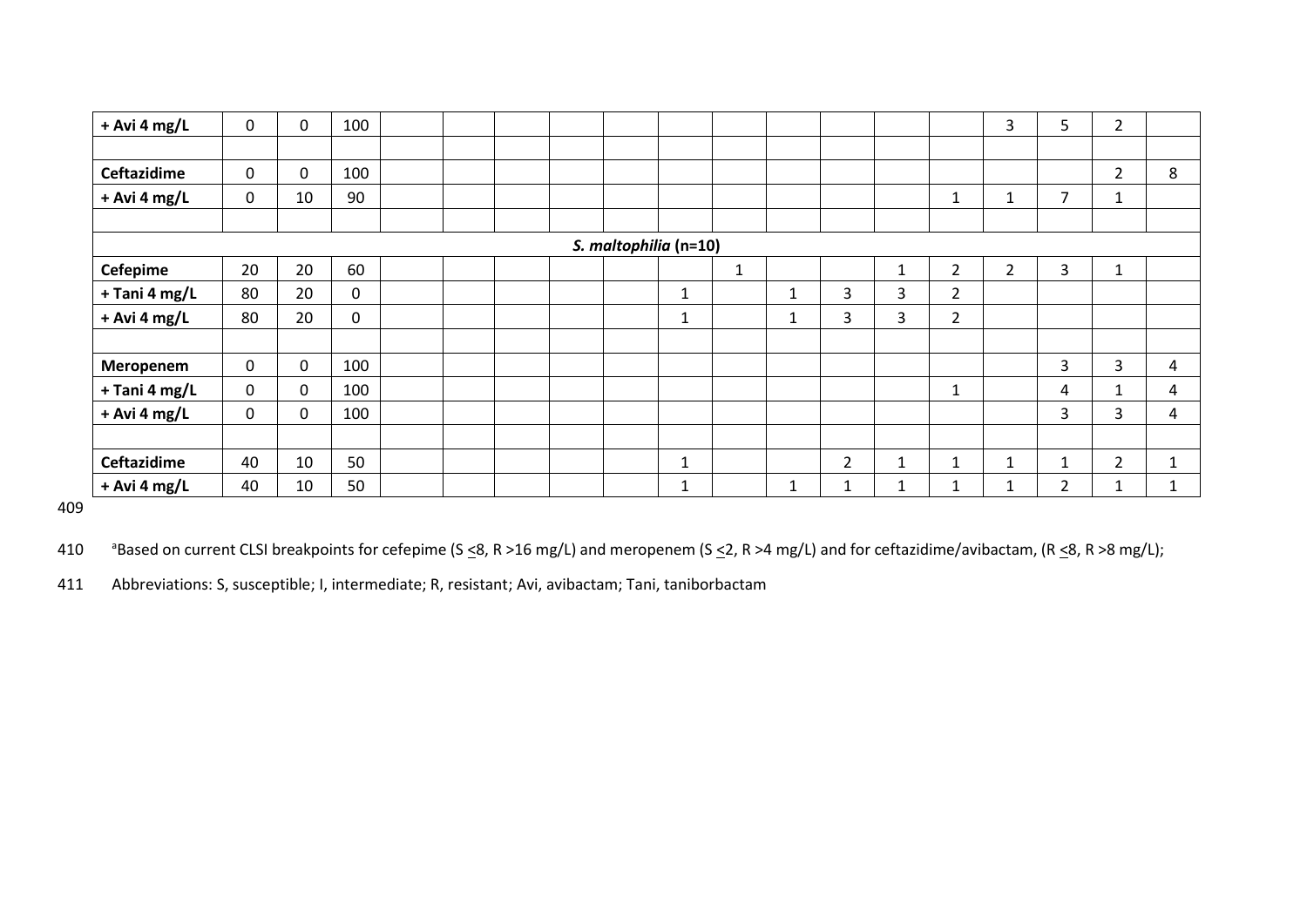412 **Table 3.** MICs of cefepime/taniborbactam and comparators for consecutive Enterobacterales with

NDM carbapenemases (n=124)

|                        |              |                |                |                |                | No. isolates with indicated MIC (mg/L) |                |                |                |                |                |                |                |
|------------------------|--------------|----------------|----------------|----------------|----------------|----------------------------------------|----------------|----------------|----------------|----------------|----------------|----------------|----------------|
| E. coli (n=29)         | 0.06         | 0.12           | 0.25           | 0.5            | $\mathbf{1}$   | $\overline{2}$                         | 4              | 8              | 16             | 32             | 64             | 128            | >128           |
| Cefepime               |              |                |                |                |                |                                        |                |                |                |                | 5              | 4              | 20             |
| Cefepime/Tani 4 mg/L   |              |                |                |                | 5              | 5                                      | $\mathbf{1}$   | $\overline{3}$ | 6              | 6              | 3              |                |                |
| Cefepime/Tani 8 mg/L   |              |                | $\mathbf{1}$   | $\overline{7}$ | $\overline{2}$ | $\mathbf{1}$                           | $\overline{2}$ | $\overline{7}$ | 5              | 4              |                |                |                |
| Aztreonam              |              | 1              | $\mathbf{1}$   | $\mathbf{1}$   | $\mathbf{1}$   |                                        |                |                | $\mathbf{1}$   | $\mathbf{1}$   | 13             | 3              | $\overline{7}$ |
| Aztreonam/Avi 4 mg/L   |              | 4              | $\mathbf{1}$   | 3              | 3              | $\overline{2}$                         |                | 3              | 3              | 6              | 3              | $\mathbf{1}$   |                |
| Ceftazidime/Avi 4 mg/L |              |                |                |                |                |                                        |                |                |                |                |                |                | 29             |
| Meropenem/Vab 8 mg/L   |              |                |                |                |                |                                        |                |                | $\overline{2}$ | 11             | 9              | $\overline{7}$ |                |
| E. cloacae. (n=13)     |              |                |                |                |                |                                        |                |                |                |                |                |                |                |
| Cefepime               |              |                |                |                |                |                                        |                |                |                | 3              | 1              | $\overline{2}$ | $\overline{7}$ |
| Cefepime/Tani 4 mg/L   | $\mathbf{1}$ | $\overline{2}$ | $\mathbf{1}$   |                |                | $\overline{\mathbf{4}}$                | $\mathbf{1}$   | $\overline{3}$ |                |                | $\mathbf{1}$   |                |                |
| Cefepime/Tani 8 mg/L   |              |                | $\mathbf{1}$   | $\overline{2}$ | $\overline{2}$ | 3                                      | $\overline{4}$ |                |                |                | 1              |                |                |
| Aztreonam              |              | $\mathbf{1}$   |                | $\mathbf{1}$   |                |                                        |                |                | $\mathbf{1}$   | $\overline{2}$ | 4              | $\mathbf{1}$   | 3              |
| Aztreonam/Avi 4 mg/L   | $\mathbf{1}$ | $\overline{2}$ | $\mathbf{1}$   |                |                | 4                                      | $\mathbf{1}$   | 3              |                |                | 1              |                |                |
| Ceftazidime/Avi 4 mg/L |              |                |                |                |                |                                        |                |                |                |                |                |                | 13             |
| Meropenem/Vab 8 mg/L   |              |                |                |                |                |                                        |                |                | $\overline{2}$ | 4              | 6              | $\mathbf{1}$   |                |
|                        |              |                |                |                |                |                                        |                |                |                |                |                |                |                |
| K. pneumoniae (n=82)   |              |                |                |                |                |                                        |                |                |                |                |                |                |                |
| Cefepime               |              |                |                |                |                |                                        |                |                |                | 3              | 19             | 24             | 36             |
| Cefepime/Tani 4 mg/L   |              |                |                | $\overline{2}$ | 15             | 20                                     | 16             | 10             | 3              | 5              | 6              | 5              |                |
| Cefepime/Tani 8 mg/L   |              |                | $\mathbf{1}$   | 13             | 23             | 17                                     | 8              | 5              | 5              | 8              | $\overline{2}$ |                |                |
| Aztreonam              |              | $\overline{4}$ | $\mathbf{1}$   | 5              | $\mathbf{1}$   |                                        |                |                | $\mathbf{1}$   | 4              | 36             | 26             | 4              |
| Aztreonam/Avi 4 mg/L   |              | 8              | $\overline{4}$ | 38             | 19             | 11                                     |                | $\mathbf{1}$   | $\mathbf{1}$   |                |                |                |                |
| Ceftazidime/Avi 4 mg/L |              |                |                |                |                |                                        |                |                |                |                |                |                | 82             |
| Meropenem/Vab 8 mg/L   |              |                |                |                |                |                                        | $\mathbf{1}$   | $\overline{4}$ | $\overline{3}$ | 27             | 22             | 16             | 9              |
|                        |              |                |                |                |                |                                        |                |                |                |                |                |                |                |
| All (n=124)            |              |                |                |                |                |                                        |                |                |                |                |                |                |                |
| Cefepime               |              |                |                |                |                |                                        |                |                |                | 6              | 25             | 30             | 63             |
| Cefepime/Tani 4 mg/L   |              |                |                | 3              | 20             | 28                                     | 21             | 17             | 9              | 11             | 9              | 6              |                |
| Cefepime/Tani 8 mg/L   |              |                | 3              | 22             | 27             | 21                                     | 14             | 12             | 10             | 12             | $\overline{3}$ |                |                |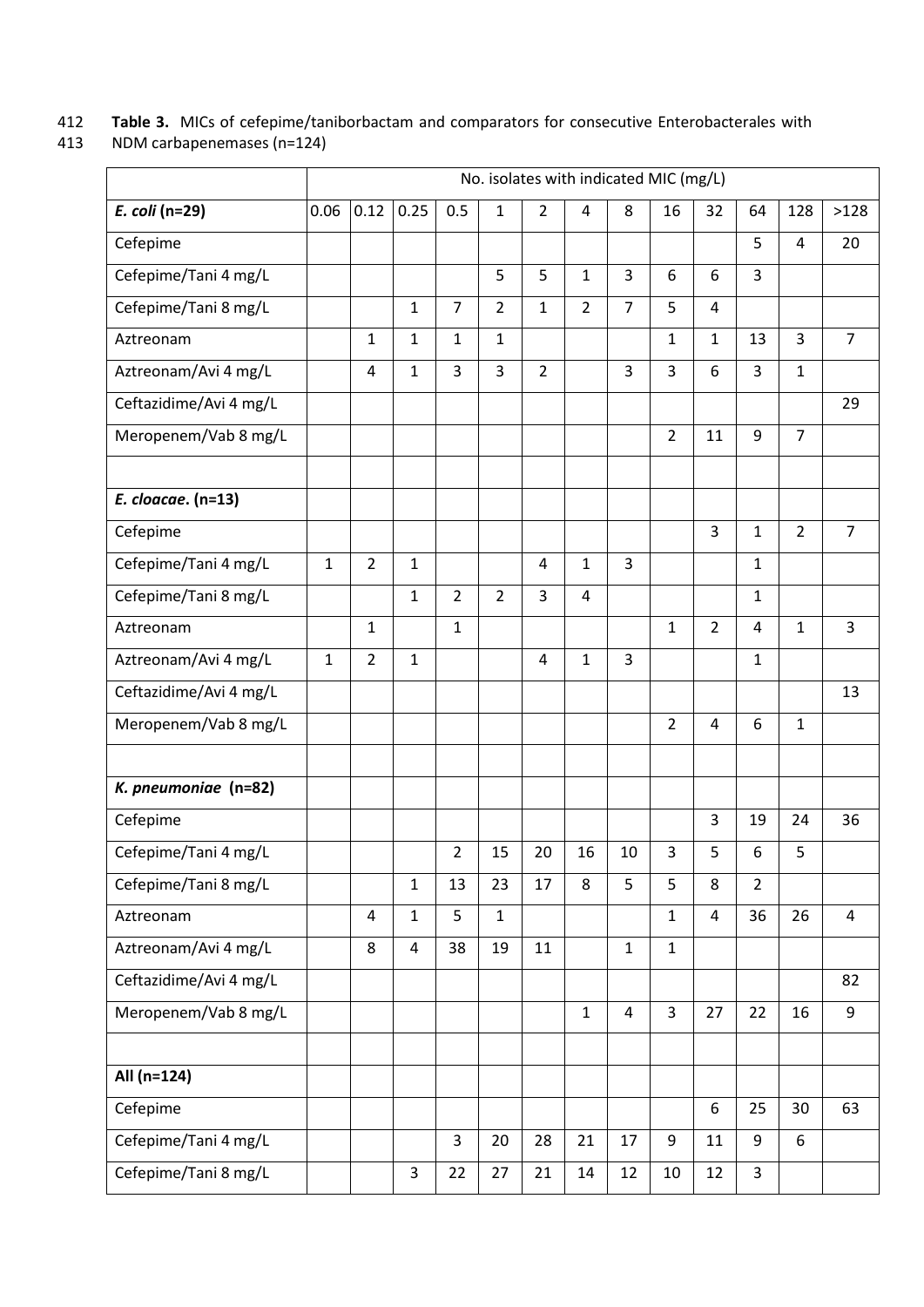| Aztreonam              | 6  |   |    |    |    |   |   |    | 53 | 30 | 14  |
|------------------------|----|---|----|----|----|---|---|----|----|----|-----|
| Aztreonam/Avi 4 mg/L   | 14 | 6 | 41 | 22 | 17 |   | 4 | h  |    |    |     |
| Ceftazidime/Avi 4 mg/L |    |   |    |    |    |   |   |    |    |    | 124 |
| Meropenem/Vab 8 mg/L   |    |   |    |    |    | 4 |   | 42 |    | 24 | 9   |

414 Abbreviations, Avi, avibactam; Tani, taniborbactam and Vab, vaborbactam.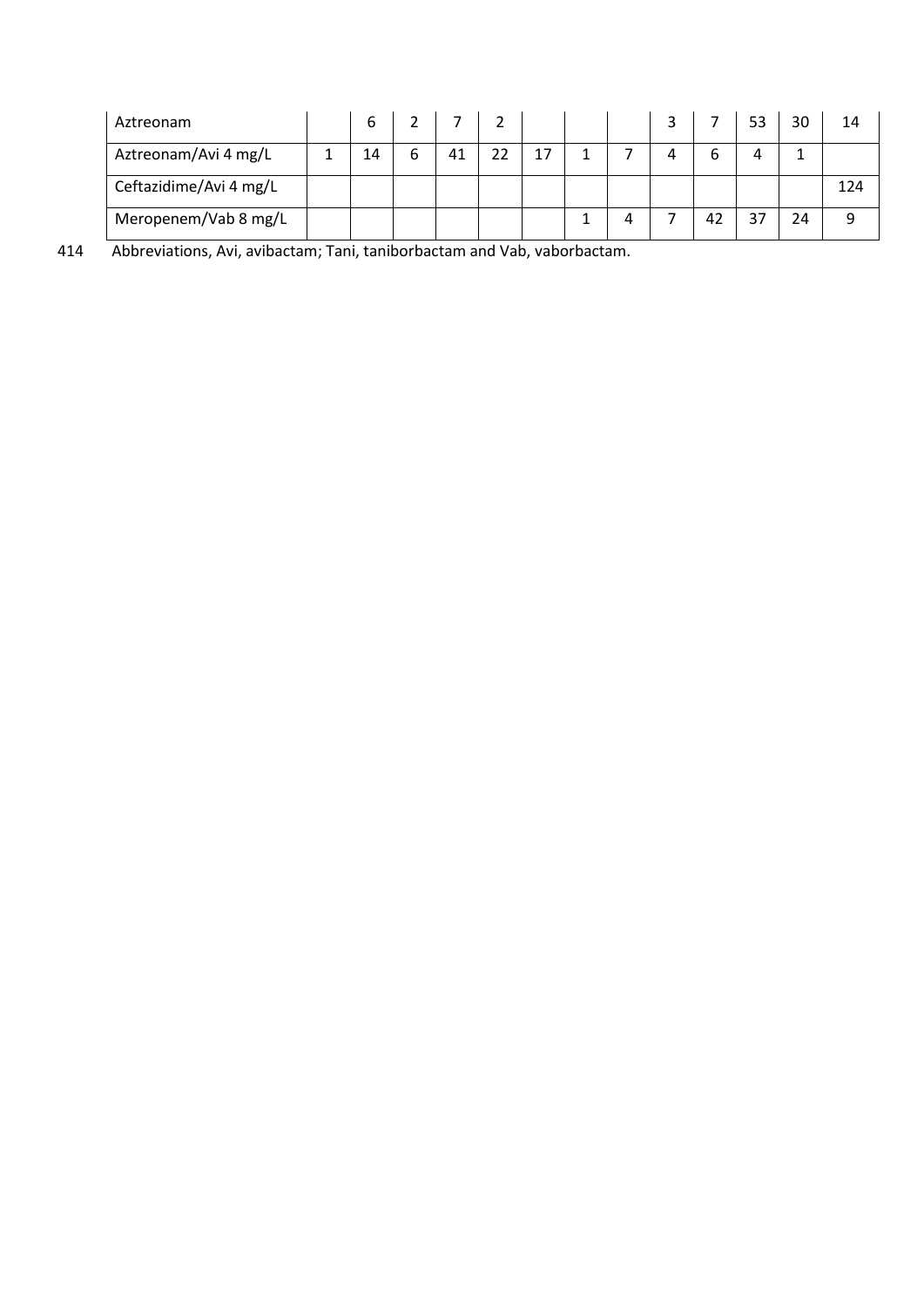415 **Table 4:** Comparison of NDM Enterobacterales in relation to MICs of cefepime/taniborbactam

|                                            |                                         | Number of isolates with stated character among those with : |
|--------------------------------------------|-----------------------------------------|-------------------------------------------------------------|
| Cefepime/taniborbactam MIC                 | Cefepime/taniborbactam<br>MIC <8+4 mg/L | Cefepime/taniborbactam<br>MIC > 8+4 mg/L                    |
| E. coli (n=29)                             | 14                                      | 15                                                          |
| Cefepime MIC >128                          | 5                                       | $15***$                                                     |
| No with NDM-1                              | 8                                       | $3*$                                                        |
| No with NDM-5 or -7                        | 6                                       | 12                                                          |
| No with $>2$ bla <sub>NDM</sub> copies     | 0                                       | 0                                                           |
| No also with $bla_{CTX-M}$                 | 7                                       | 7                                                           |
| No also with $bla_{CMY}$                   | 7                                       | 12                                                          |
| No with lesions in OmpC                    | 2                                       | 0                                                           |
| No with lesions in OmpF                    | 2                                       | 1                                                           |
| No with Tyr-Arg-Ile-Asn/Pro insert in PBP3 | 0                                       | 4                                                           |
| No AZT MIC <2 mg/L                         | 3                                       | 0                                                           |
| No with aztreonam/avibactam MIC >2 mg/L    | 1                                       | $15***$                                                     |
| No with aztreonam/avibactam MIC >8 mg/L    | 0                                       | $13***$                                                     |
| No belonging to ST167                      | 0                                       | 4                                                           |
| No belonging to ST410                      | 2                                       | $\overline{2}$                                              |
| No belonging to ST648                      | 1                                       | 2                                                           |
| E. cloacae. (n=13)                         | 12                                      | 1                                                           |
| Cefepime MIC >128                          | 6                                       | 1                                                           |
| No with NDM-1                              | 12                                      | 1                                                           |
| No with NDM-5 or -7                        | 0                                       | 0                                                           |
| No with $>2$ bla <sub>NDM</sub> copies     | 0                                       | 0                                                           |
| No also with $bla_{CTX-M}$                 | 7                                       | 1                                                           |
| No with lesions in OmpC                    | 1                                       | 0                                                           |
| No with lesions in OmpF                    | 4                                       | 1                                                           |
| No with Glu 258 insert in PBP3             | 0                                       | 1                                                           |
| No aztreonam MIC $\leq$ 2 mg/L             | 2                                       | 0                                                           |
| No with aztreonam/avibactam MIC >2 mg/L    | 4                                       | 1                                                           |
| No with aztreonam/avibactam MIC >8 mg/L    | 0                                       | 1                                                           |
| K. pneumoniae (n=82)                       | 63                                      | 19                                                          |
| Cefepime MIC >128                          | 17                                      | 19 ***                                                      |
| No with NDM-1                              | 63                                      | 19                                                          |
| No with NDM-5 or -7                        | 0                                       | 0                                                           |
| No with $>2$ bla <sub>NDM</sub> copies     | $\overline{2}$                          | 1                                                           |
| No also with $bla_{CTX-M}$                 | 45                                      | $18*$                                                       |
| No also with $bla_{CMY}$                   | $\overline{7}$                          | $\overline{2}$                                              |
| No also with $bla_{\text{OXA-1}}$          | 30                                      | 14                                                          |
| No with lesions in OmpC/OmpK36             | 3                                       | 3                                                           |
| No with lesions in OmpF/OmpK35             | 31                                      | $\overline{7}$                                              |
| No AZT MIC $\leq$ 2 mg/L                   | 9                                       | $\overline{2}$                                              |
| No with aztreonam/avibactam MIC > 2 mg/L   | 0                                       | $\overline{2}$                                              |
| No with aztreonam/avibactam MIC >8 mg/L    | 0                                       | $\mathbf{1}$                                                |
| No isolates belonging to ST14              | 1                                       | $10***$                                                     |

416 <sup>a</sup>Includes three pairs that may represent local cross infections.

417 \*p <0.05; \*\*p <0.01; \*\*\* p <0.001, all by Chi-square tests